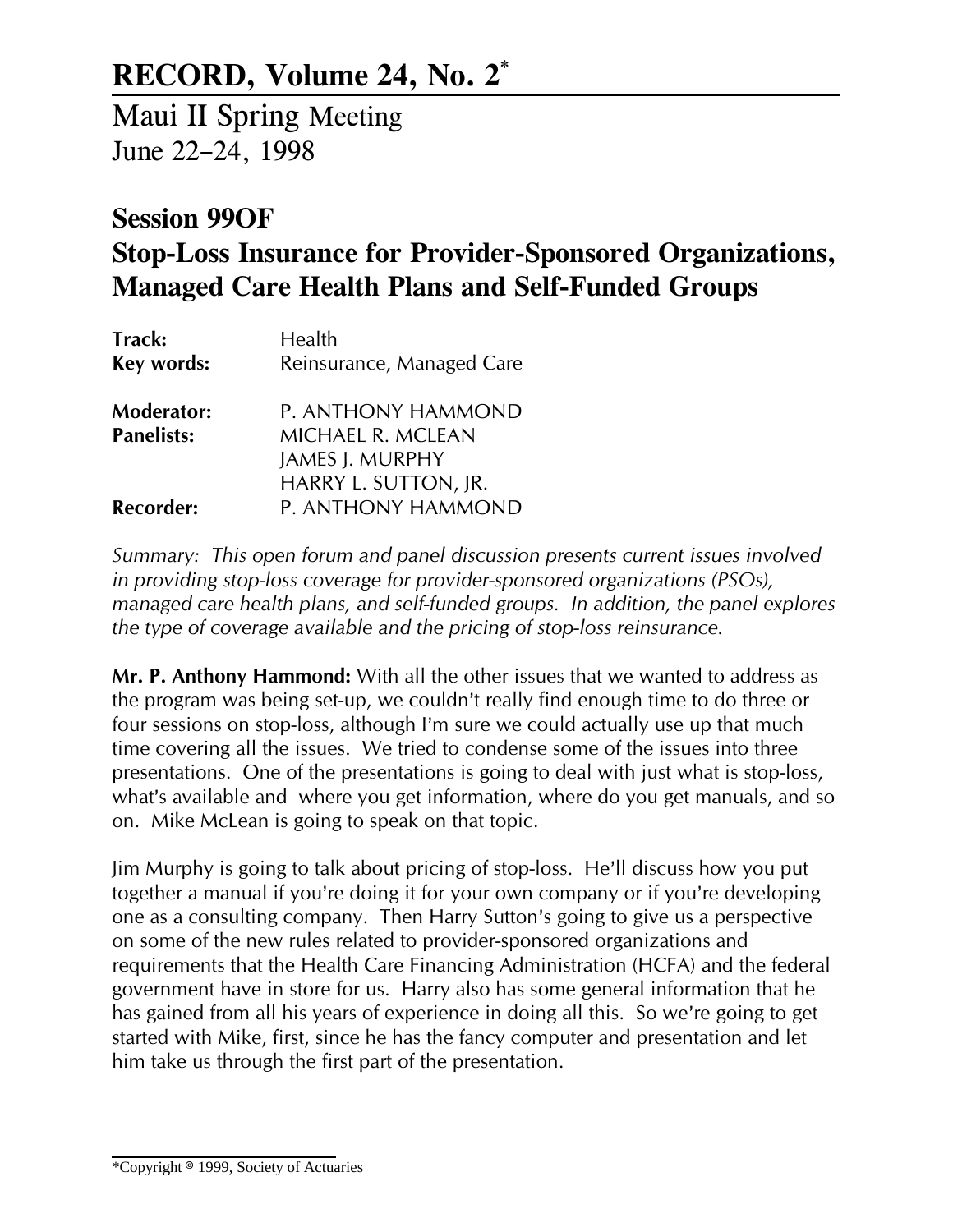Mike is the CEO of Medical Risk Managers , which is a managing general underwriter (MGU) specializing in group medical stop-loss. He has been running Medical Risk Managers (MRM) for over ten years, and built the stop-loss block from about \$2 million to about \$120 million. He was previously an Assistant Vice President at the Hartford and an actuarial associate at the Travelers. Your company is currently being sold, correct?

Mr. Michael R. McLean: We sold one subsidiary to the parent of Standard Security, and we are selling the other one to ING. We sold 20 of our employees in one direction and the other 53 are going to ING.

What we're going to cover are some of the trends going on in the industry, like the continued migration to self-funding and how there's currently an excess of reinsurance capacity out there, although that might be changing fairly soon. Then we'll talk about the national carrier networks and getting access. We'll also briefly discuss regulations and legal considerations and why you shouldn't price your stoploss as a percentage of claims. Then Jim Murphy will be covering how you should price it, and then we will talk a little bit about consolidation.

The good news on stop-loss is demand for the stop-loss product is very strong. In fact, if you looked at the most recent KPMG study, you'd agree that it's a great study. The study a year ago showed the percentage of conventional plans that are self-funded. This source is KPMG, so it's the percentage of conventional plans meaning traditional indemnity. Some people would say there is no traditional indemnity left. At least our little plan with 53 employees is fully insured, and there is no managed care. So some of them do exist. There is still a trend towards selffunding and away from fully insured.

Some people would say, "PPO plans don't matter; it's really HMOs that count." The most recent KPMG study that came out showed that PPOs gained a lot of market share and HMOs actually lost market share. I believe they lost 3% market share last year according to that study. There is an increase in the percentage of plans that are self-funded. In fact, the study showed that there was an increase in the percentage of self-funded plans for all plan types-for indemnity, for PPOs, for point-of-service, and for HMOs. The number of HMO plans that were self-funded in the country went from 15% at the end of 1995 to 20% at the end of 1996, so there's a lot of bodies that are self-funded. What seems to be happening is the same thing that happened to the insurance companies back in the 1980s. They didn't want to go to self-funded plans. They preferred to keep them, but the employers are dragging them kicking and screaming into the self-funded world. The good news is that demand is strong. The survey started at 200 lives and up. The Foster Higgins Study showed that the percentage of small employers' self-funding and purchasing stop-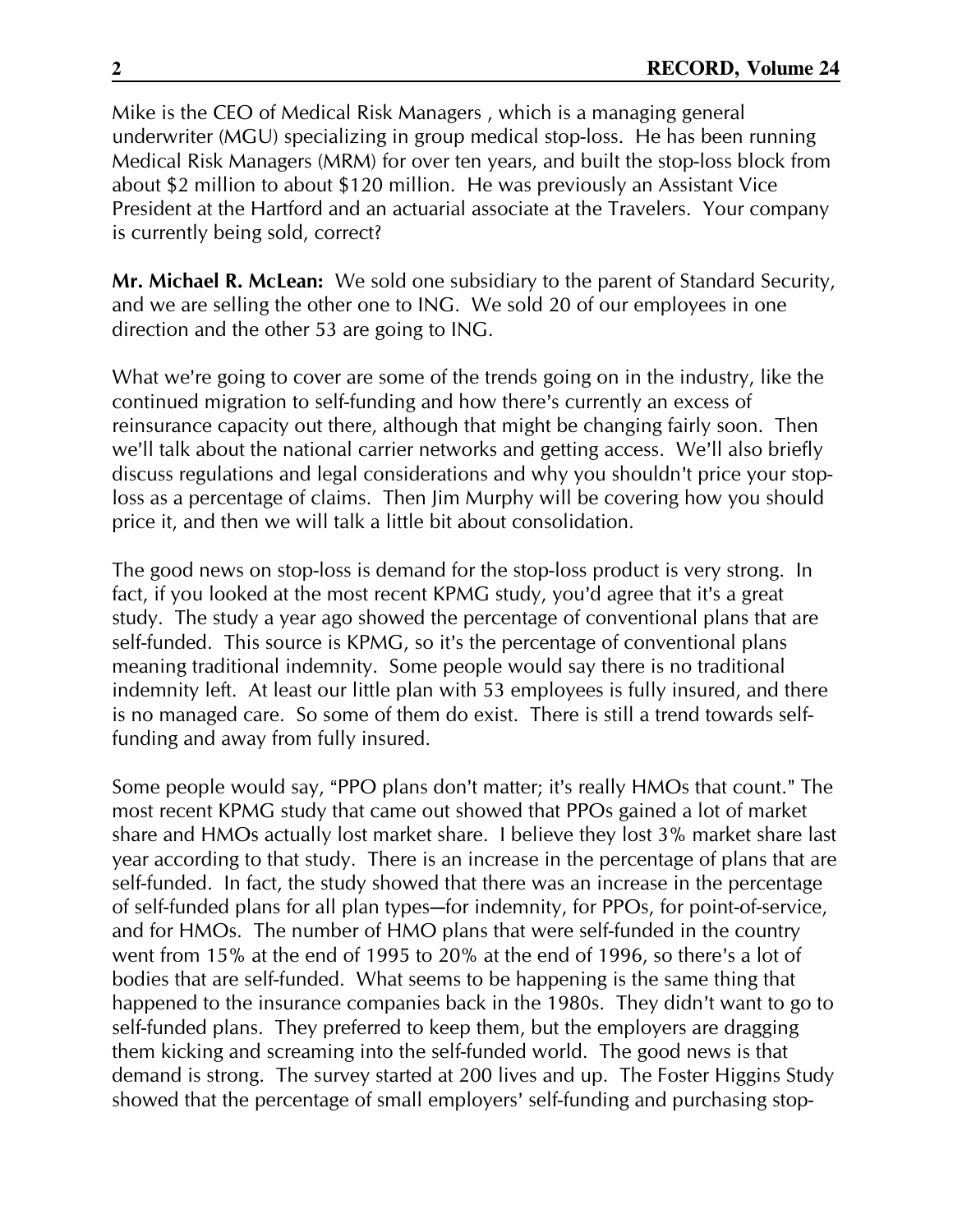loss recently increased from 11% to 24%. So even in the smaller end of the market, there's an increasing penetration of self-funding. We had one client that raised their minimum deductible to \$4,000. A \$4,000 deductible quacks like a fully insured duck and looks like one. They used to be at \$1,000. So it's possible to go to very small case sizes.

Some other good news is that inflation is relatively low and reasonably predictable. There was a comment in an article that said that, "The elimination of marginal stoploss players may spark a jump in stop-loss rates." This comment was made a yearand-a-half ago. It just didn't happen. It said, "Stop-loss rates will rise promptly." That didn't happen either. Another quote: "Many anticipate 1997 will be the best time in four years." Maybe 1998 will look good. We've had about three years with no rate increases in the industry, and sooner or later, the reinsurers will lose their sense of humor.

The bad news is trend is not currently less than expected. Back in the 1993-94 era, life was pretty good. It was before things were reasonably predictable and aggregate stop-loss was sleep insurance; you were never supposed to have an aggregate hit. That has changed dramatically. In fact, the aggregate hits are way up. We saw one block with \$7 million of aggregate premium and \$26 million of aggregate claims. They made a little money on the speculation, but not much. So there's a lot of loss ratios out there in the 200-300% range on the aggregates.

One of the reasons this is happening is the brokers are now more involved and trying to match the HMOs' premiums. Now, that's kind of hard to do when you consider the HMOs probably have better discounts than we do. I have an indemnity bias, so I would argue that the HMO populations are younger and healthier, at least historically. It's still harder on the self-funded side. They're not the younger or healthier groups.

Also, the HMO takes money and, traditionally, keeps it. We don't get to keep the excess profits on the good cases. We just get \$8,000 a year for aggregate premium. Some HMOs are making an awful lot of money on the Medicare risk contracts. In fact, there's a rule that says you must have at least 50% of your business in the commercial market. So they were making so much money on the HMO, they would write other stuff at a loss just so they could continue to make money on the HMO. That's also kind of tough to compete against.

The aggregates used to be very simple. The underwriter would take the claims, trend them forward, and add a corridor and things were fairly predictable. Now, it's coming from Aetna's plan three PPO in Detroit and it's going to ABC Rent-a-PPO plan two. No one really knows whether Aetna's plan was better or worse. That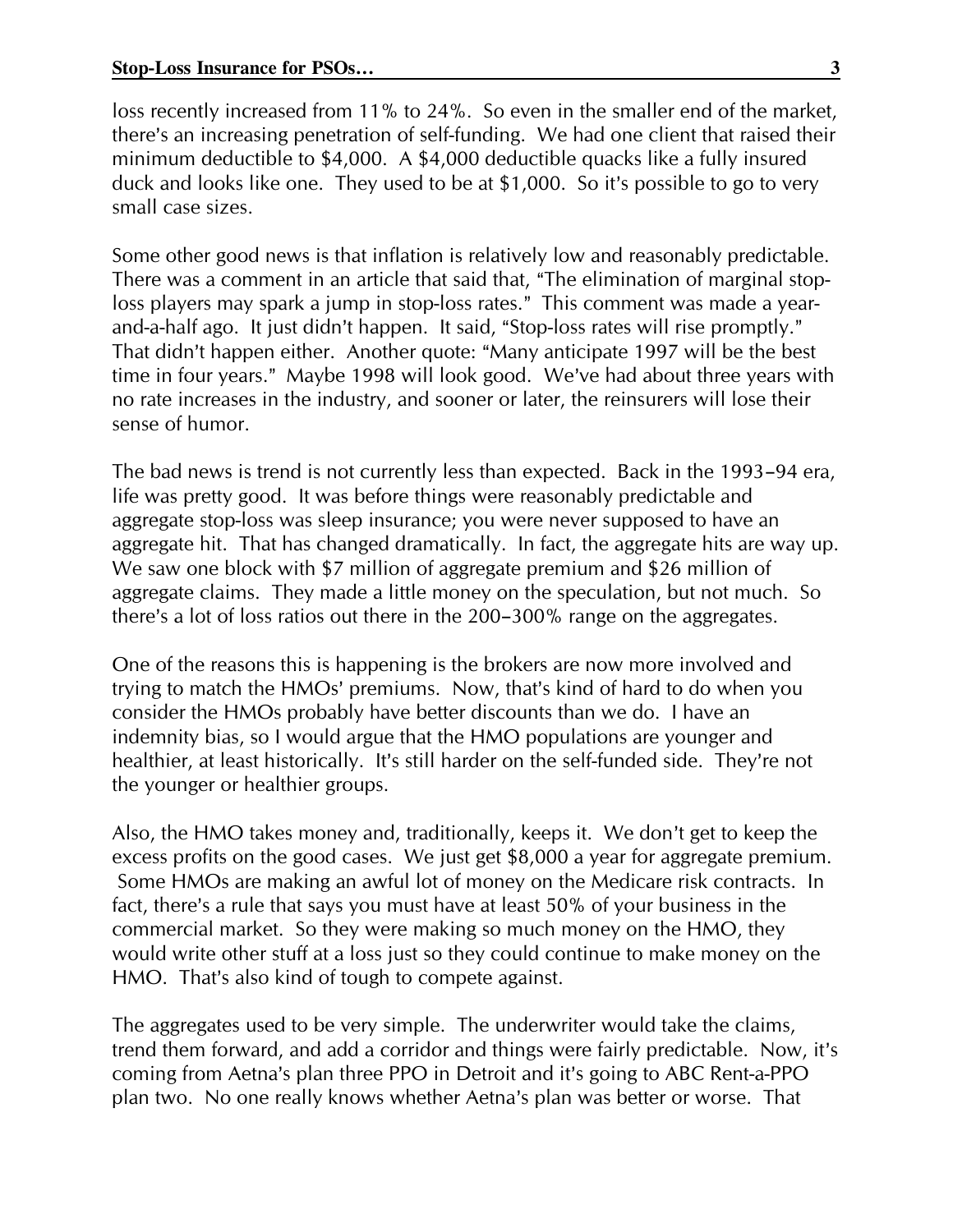increased volatility due to the change in the PPO networks is causing an awful lot of swings in aggregate hits. That's something that is not going to go away unless you know the discounts in every location of the country for every competitor out there and can judge one going to the other. Maybe that's why you need to hire consultants. I think people are not going to be looking at aggregate stop-loss going forward as just sleep insurance. There's irresponsible underwriting going on. At the Self-Insurance Institute (SIA) roundtable, the best line I heard was that there's a lot of underwriting without adult supervision going on now. When I see some of the loss ratios, I have to agree with that statement.

Some of the stop-loss carriers seem to be taking a long time to pay their claims. Part of the reason is they just have so many aggregate hits. They audit all aggregate hits so they just can't get to them. You can't solve the problem by outsourcing to the claims firms, because they're gainfully employed at this time and they're quite busy. There's also rumors of people sowing claims down to not hit the aggregate, such as if you happen to be in cahoots with the third party administrator. People have always accused some companies of doing that. At the Aetnas and CIGNAs of the world, the left hand probably doesn't know what the right hand is doing, so they would never be able to participate in collusion, and they wouldn't do it anyway. However, reinsurance capacity seems unlimited. Lee Sherman, who's been doing this for about 15 years, said that in all his 15 years, he'd never seen an MGU go out of business because of lack of capacity. In other words, it doesn't matter if you're currently in jail for fraud or whatever; you can get reinsurance behind you, so it's kind of a scary thought.

Specific loss ratios are up in the industry and closed ratios are down.

Everyone knows what leverage trend is. It's something that's needed. I think the underwriters and salespeople thought we just created this to get bigger rate increases. It's kind of like gravity; it's there. If inflation goes up, the deductible is fixed, and the liability will leverage. It's kind of hard to say, "I think trend is X and my leveraged trend is 150% of X." It doesn't matter. You're not going to get that in the street rates.

Renewal rate increases. For the last three years, the industry has been flat. In 1998, we are finally starting to see some change. I would say the rate of deterioration has declined on the loss ratios. I don't know that it's necessarily getting better yet.

Adherence to a manual. Part of the problem here is it's really the actuaries that were at fault. When you talked to reinsurers five years ago, they would say, "A PPO is worth 5-8%." We really don't want to give any more than that. In reality, the PPOs were worth a lot more than that. You can get 30 points off on your claims.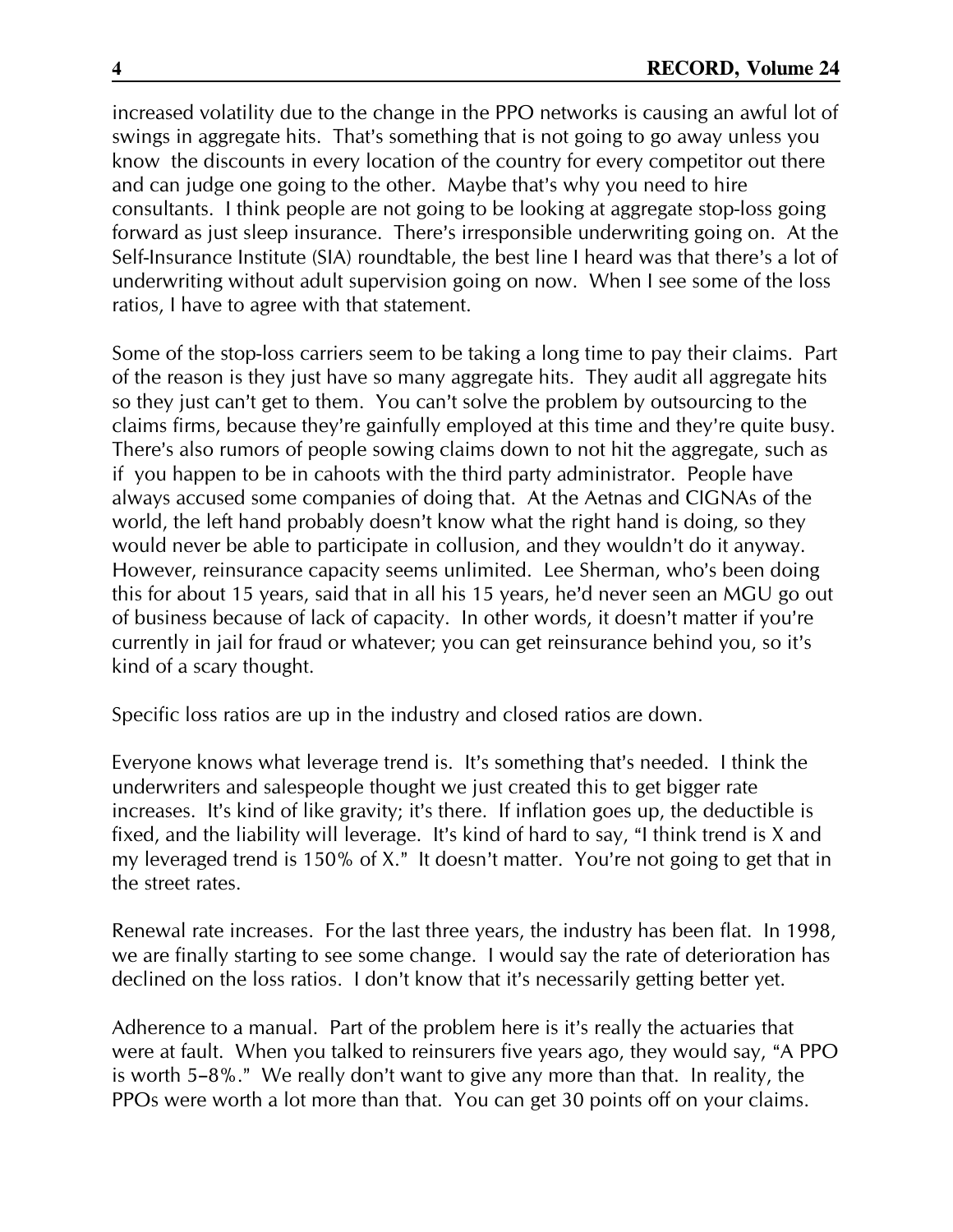That leverage is quite nicely in reverse through your stop-loss liability. So what happened in 1993-94 is the liabilities went down a great deal. The manuals didn't reflect that, and everybody stopped believing in the manuals because they weren't competitive; however, the loss ratios were good. They've pretty much thrown out manuals. We've seen some blocks of business where people are at 15% of their manual. They just really didn't trust their manual.

Some other things missing in action are the rational stop-loss marketplace. It's rational unless you're taking risk out there. There is a reasonable aggregate factor. Again, that's causing a lot of aggregate hits and profits to the risk bearer on the TPA side. The ASO side is still reasonably profitable.

I moderated the Self-Insurance Institute of America Roundtable in September 1997. I went to a bunch of the risk bearers in the industry and asked them about loss ratios. I knew no one would tell me their actual loss ratios, but I was able to convince them it would be in their best interest to tell me the changes in loss ratios. We took specific and aggregate stop loss combined and went to a bunch of direct carriers who took the risk themselves. There was about \$500 million of gross premium and about \$1.3 billion of street premium for the reinsurers. I didn't bother going to the fronting companies, because a lot of the fronting companies take 5% of the risk and don't care what the loss ratio is because they only have 5% of the risk. If the loss ratio goes higher than 200% on the net premium, then they might start to be concerned. But if it's less than 150%, they honesty don't get concerned. They're not that interested.

I saw a survey in about 1993 that showed that the majority of the plans out there were 90% or more reinsured, so the fronting companies just didn't care. They got their 5% fronting fee, plus premium taxes and put it in the bank. I also didn't go to the MGUs because I knew they would have lied to me anyway.

There was a change in loss ratios from 1994 to 1995. We surveyed 12 companies. Company A was the only company in the survey that had a net decrease in its loss ratio over the three-year period. These are additive. I just asked for the change in loss ratios, not the multiplicative percentage change, so they had a 1% decline. One company is specific stop-loss ratio only. Company E admitted that its 1996 treaty year was going to get better, even though it hadn't seen any rate increases and there was inflation. The last good number of the whole survey was really Company F and it only deteriorated 8% over the three-year period. Then there is a huge jump for the seventh company out of the 12. It had deteriorated 18% over the period. It lost its sense of humor in 1996.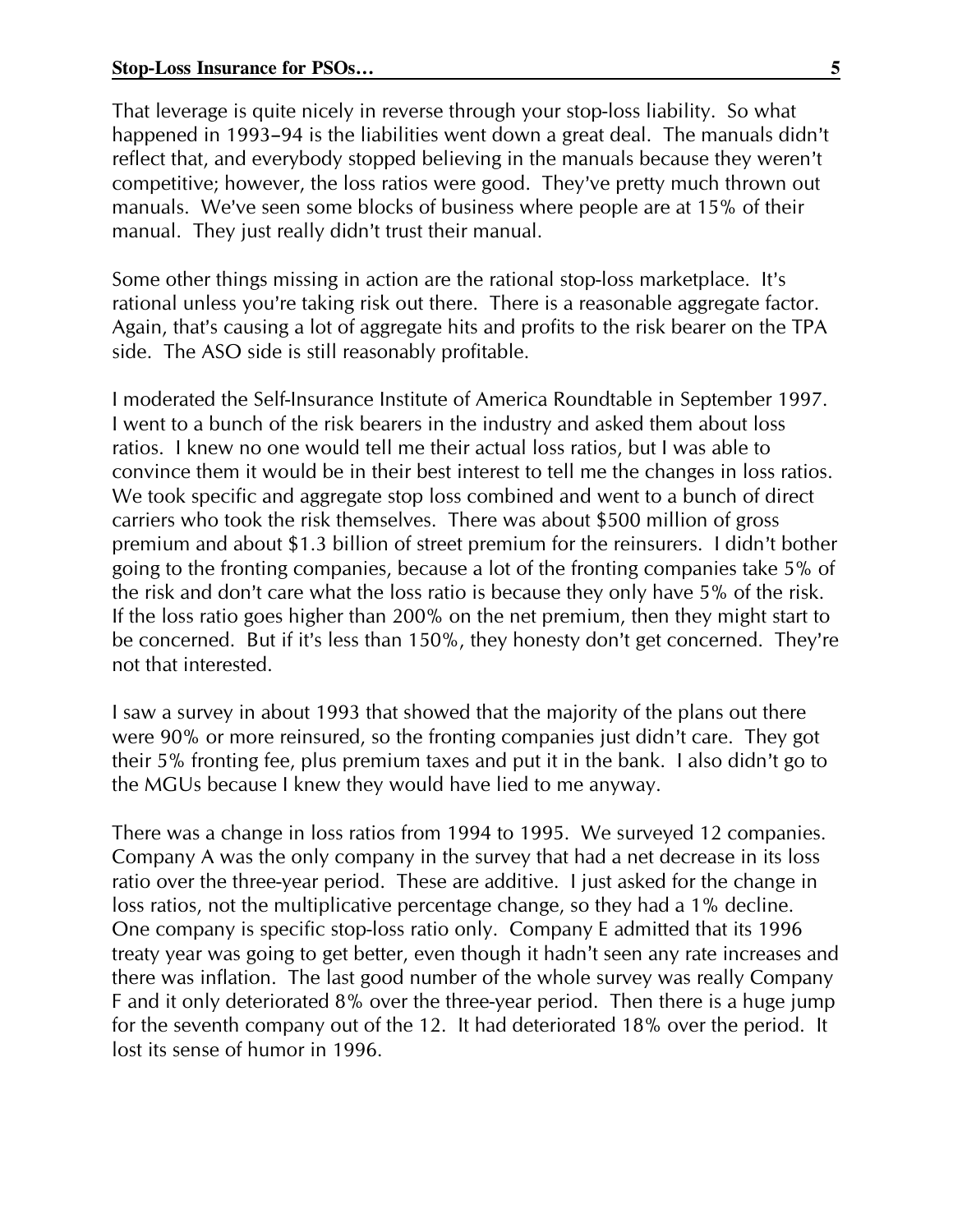It starts to get worse. Company I admitted that its 1996 number was also preliminary at the time, so things are probably going to deteriorate worse than the 22% it was showing. The worst one on the list was 26% deterioration from one of the companies.

You can weight all of these 12 companies together by premiums. I split them off into the risk-bearing carriers where there was about an 8% deterioration over the year. They were responsible for their own risk, so they took a little more interest in it. The reinsurers were backing a lot of MGUs and fronting companies and the MGUs and fronting companies get paid as a percentage of premium, so it's easy to figure out that you're supposed to write a great deal of premium. The reinsurers deteriorated just about 20% over the three-year period and, in fact, lost their sense of humor in 1995. They just didn't know it until early 1997, when they started losing a lot of the money. They lost about 15.5% over the period. There has been a rapid deterioration in loss ratios throughout the industry. I didn't update this survey for this particular meeting, but there's no reason to think that things got much better.

There's an imbalance of the supply and demand. The demand for the product is good, but the supply is too plentiful under reinsurance capacity. What we've been telling reinsurers is if you're just capacity, you're part of the problem. If you can provide value added that will reduce the claim liability, then you're part of the solution.

What corrective actions need to be taken? You often have to terminate relationships. ING had three MGUs that they were dealing with a year ago. They canceled two of them and bought one, and I lucked out and fell on the side that got bought. You need to align the interest of the reinsurer, the fronting company, the MGU, and the intermediary. What happens is the fronting company, the MGU, and the intermediary get their fees. Everybody is taking a percentage of premium. Nobody cares about the risk. The fronting company is only taking 5% of the risk. Then the reinsurer wonders why things are bad. When you have a fox in a henhouse that happens.

What you need to do is put the fees meaningfully at risk. On the other hand, the reinsurers have to be willing to meaningfully share profit sharing. When I started in this business they would share after they made their 15%. On net premium, they would share a portion of it. They have to start sharing a little before that. In today's times it's hard to make 15% or 16%. But there needs to be a reward for the improvement, and you need to penalize the MGUs for deterioration.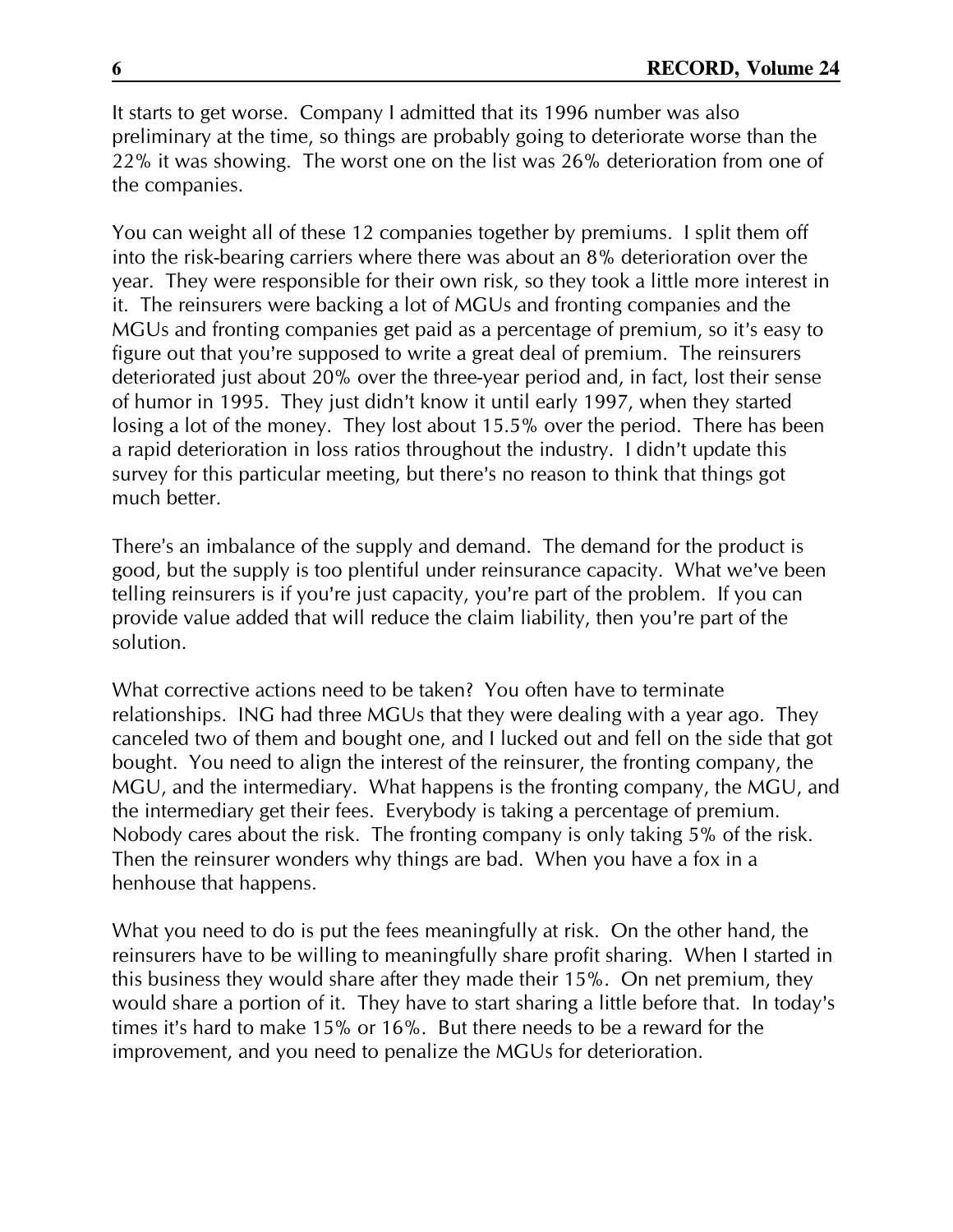You must monitor things closely. Oddly enough, many reinsurers don't have a clue as to where their carriers and MGUs are relative to manual. This is pretty astonishing from an actuarial standpoint. The discounts can be 70% off manual. We used to be 96% off manual on renewal and 98% on presale. We're not that high anymore either, so I'm also guilty of having a manual that's too high. You need to have a manual that people can trust and you need to adhere to it.

If the block's writing at 120%, you need to get it down to 90%. That's a 33% needed increase. You want to hit it with leverage trend. Let's say leverage trend is only 10%. You might realize that there are some other loads that are needed. Your needed increase may be 55%but blocks aren't going to get 55%. I'm not sure that a lot of these blocks are, in fact, salvageable.

You also need to look at closed ratios. They've declined over the years and if somebody hasn't declined, they could be buying business. Persistency has deteriorated until recently. We're starting to see persistency get better in the industry. Loss ratios have deteriorated significantly again.

If you've seen one PPO, you've seen one PPO. The ability to differentiate between the multitude of PPO networks is the single most important aspect of a successful MGU or carrier, because it changes the liability an awful lot.

You have to allow TPAs access to a national carrier network. We hooked up a deal with ING and CIGNA to get access to CIGNA's networks to bring them to the TPA marketplace. It's the albatross around the big ASO carriers' necks. They don't pay claims well. They charge a lot for it, and their service isn't good. That's what the TPAs do well, and we let them do that. We hope to be able to take this to the TPA marketplace. There are a lot of advantages.

When we were pitching this to the TPAs and the carriers, we had 1.2 million lives covered for stop-loss. ING has more than that. We've got all these bodies, but I wish we had some meaningful discounts. On the other hand, you've got the national carriers out there saying we've spent hundreds of millions or billions of dollars developing these networks. We need to put some bodies in the networks. We just want to be the matchmaker that puts the two together.

So what happened in this instance is CIGNA Health Care gave access to CIGNA Reinsurance. We pass on the networks to the TPAs who do the marketing to the brokers. The brokers then market to the employers. The employers encourage their employees to go into the particular hospitals in the CIGNA network. Then you have more hospitals and more bodies in these hospitals and they'll give even better discounts to the CIGNA network.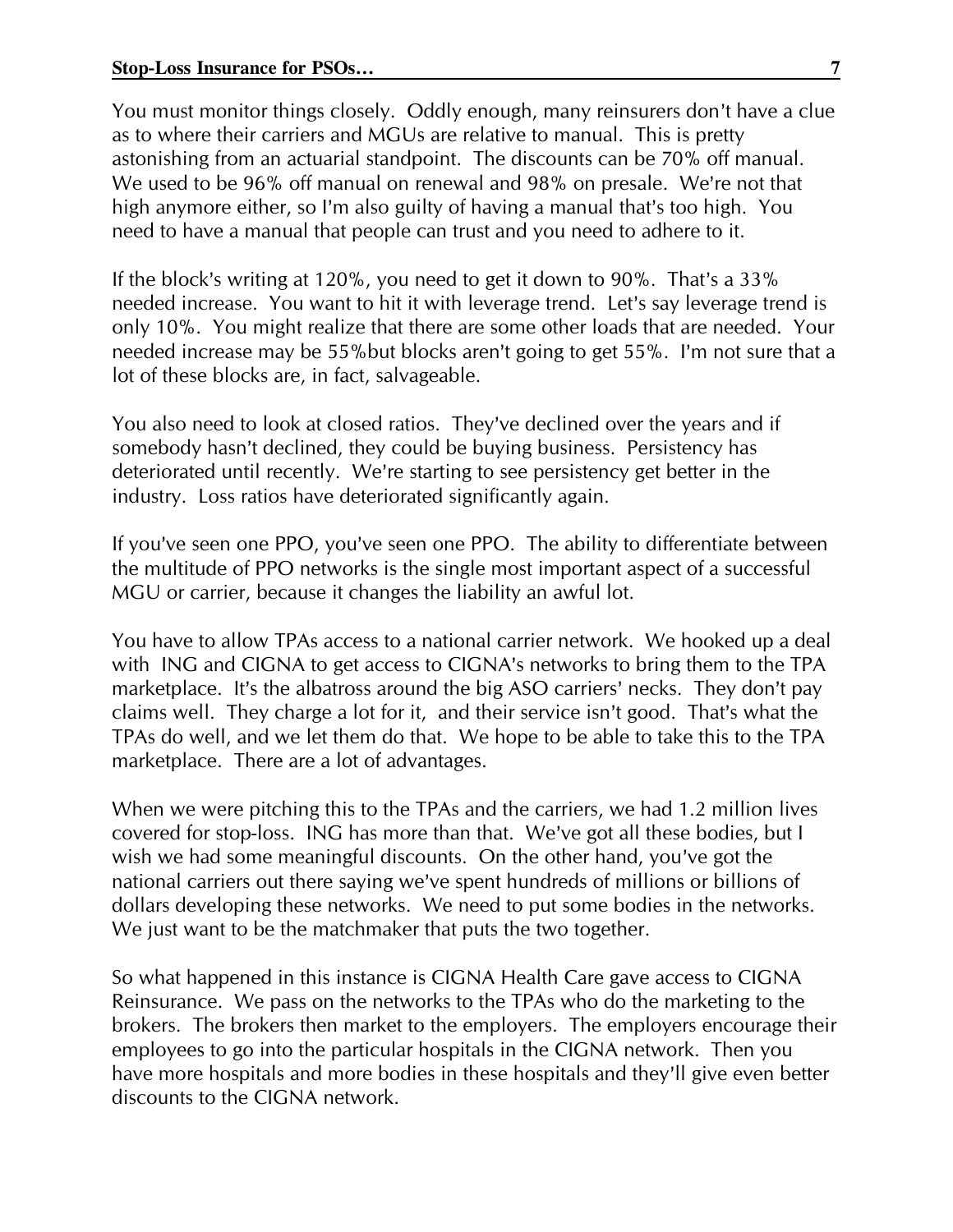In this case, the advantage to the national carrier is CIGNA has millions of additional members in their networks, better negotiating clout, and virtually no marketing costs. These are members that aren't in the competition's networks. You get high profit margins because it has found bodies and, in fact, they get stop-loss reinsurance. Fifty percent of the risk is reinsured back to CIGNA and CIGNA has made a lot of money on this over the years.

The advantages to the risk bearer are lowered stop-loss liability, more profitable stop-loss, more competitive stop-loss rates, product differentiation, and value added to the TPA. For the TPA, his employers get access to a better network, good name recognition, and great discounts. It's pretty easy to sell a CIGNA-type network to a broker. He gets low stop-loss rates, but the most important aspect is he gets survivability into the future. There is also product differentiation. Hopefully, there is less pressure on his administration fees. The employer gets a great nationwide network, low administration costs, and the excellent TPA service. It's really the best of all worlds.

Within a PPO there is network development, marketing, and repricing. The network development is what the carriers do well. We'll let the TPAs do the marketing. The MGUs will market to the TPAs, and the TPAs will market to the brokers. Either the TPA or the national carrier can do the repricing.

Let's talk about the Mental Health Parity Act. The law just became effective and deals with the total cost implications on the claims. The Congressional Budget Office says that there was a 0.4% increase in premiums. After you have employer responses, like cutting back on coverage and putting in internal limits, they estimated the increase was only 0.16% which was fairly low. Coopers and Lybrand's numbers came in lower with 0.12% and 0.05%. However, the Coopers and Lybrand study was prepared for the American Psychiatric Association, so you have to take everything with a grain of salt. It's not that I think they would do anything wrong, but I would probably prefer an impartial Congressional Budget Office number.

There's a minimal impact on the aggregate attachment points. However, if you're increasing the annual and lifetime maximums, which is what the law essentially did, it will impact shock claims and then overall claims. If you have a \$25,000 limit, and you're taking it to \$1 million and you have a \$25,000 deductible, the entire increase goes into the specific stop-loss. So if you have a 0.4% increase spread across 10% of your premiums or 10% of your claims, then really it's increasing your stop-loss claims by 4%.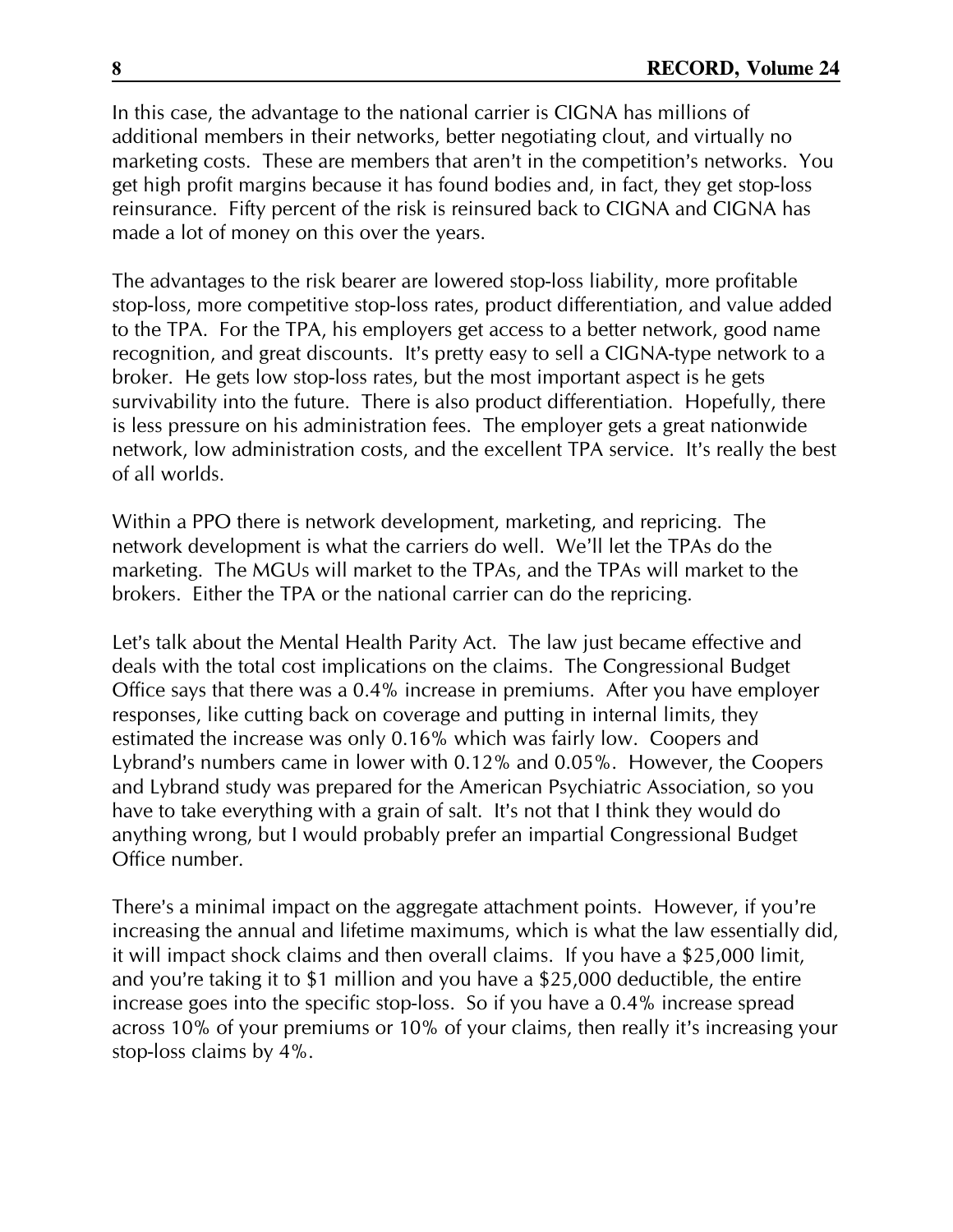Let's discuss pricing specific stop-loss as a percentage of claims. Many Blue Cross plans and ASO carriers are still doing this type of pricing. Aetna was doing it until we put our underwriters on site at their shop four-and-a-half years ago. Travelers was doing it until we got our underwriters on site. They've seen the light so to speak.

The bottom line is demographics and managed care impacts shock claims in a much different manner than overall claims. Females have overall higher morbidity costs than males for total claims, but on specific stop-loss shock claims, the age/sex factor looks more like a morality curve than a morbidity curve. Of course, the type of claim that's \$50,000 is also the type of claim that will kill you. So what ends up happening is females are, in fact, much less expensive on shock claims than males, yet anyone doing a percentage of claims pricing would be loading female groups, whereas, we, as the niche stop-loss players, are discounting them.

Based on the Society of Actuaries study of 40,000 shock claims, where a shock claim is defined as anything over \$25,000, you might not want to use percentage of claims in pricing. It's expedient, it's easy, and it's right on average, but it's wrong in every case.

One other thing, a lot of the ASO carriers don't think they have any problem with stop-loss. They say that they are really having a problem with being competitive as far as their administrative fees. When I start talking to them, I ask, "What are you throwing in for expenses on your stop-loss?" They say, "Nothing." They're pricing to a 100% permissible stop-loss ratio. They are not even throwing premium tax in there and pricing as a percentage of claims. They don't think they have a problem, but their administration fees are too high. That's because they have thrown all of their expenses into their administration fees. The TPAs sometimes are breaking even on administration fees, but they're making ten point commissions on the stoploss. In the TPA world, the stop-loss players have permissible loss ratios that are around 65%. If you're pricing to a 100% permissible loss ratio, you can probably compete against them by pricing inefficiently. It still doesn't make it the right thing to do.

Another thing going on is the Blue Cross plans have such wonderful discounts. That also covers a multitude of pricing sins from a stop-loss perspective. So you can probably get away with it, but it's still not the right thing to do.

Consolidation. In the MGU industry the largest carrier or the largest block of stoploss business would be found at U.S. Benefits. It purchased Global last year. Houston Casualty has purchased two large and one medium-size MGU, Lockwood, Dipple, and Green (LDG) Guarantee Insurance Resources (GIR). This will make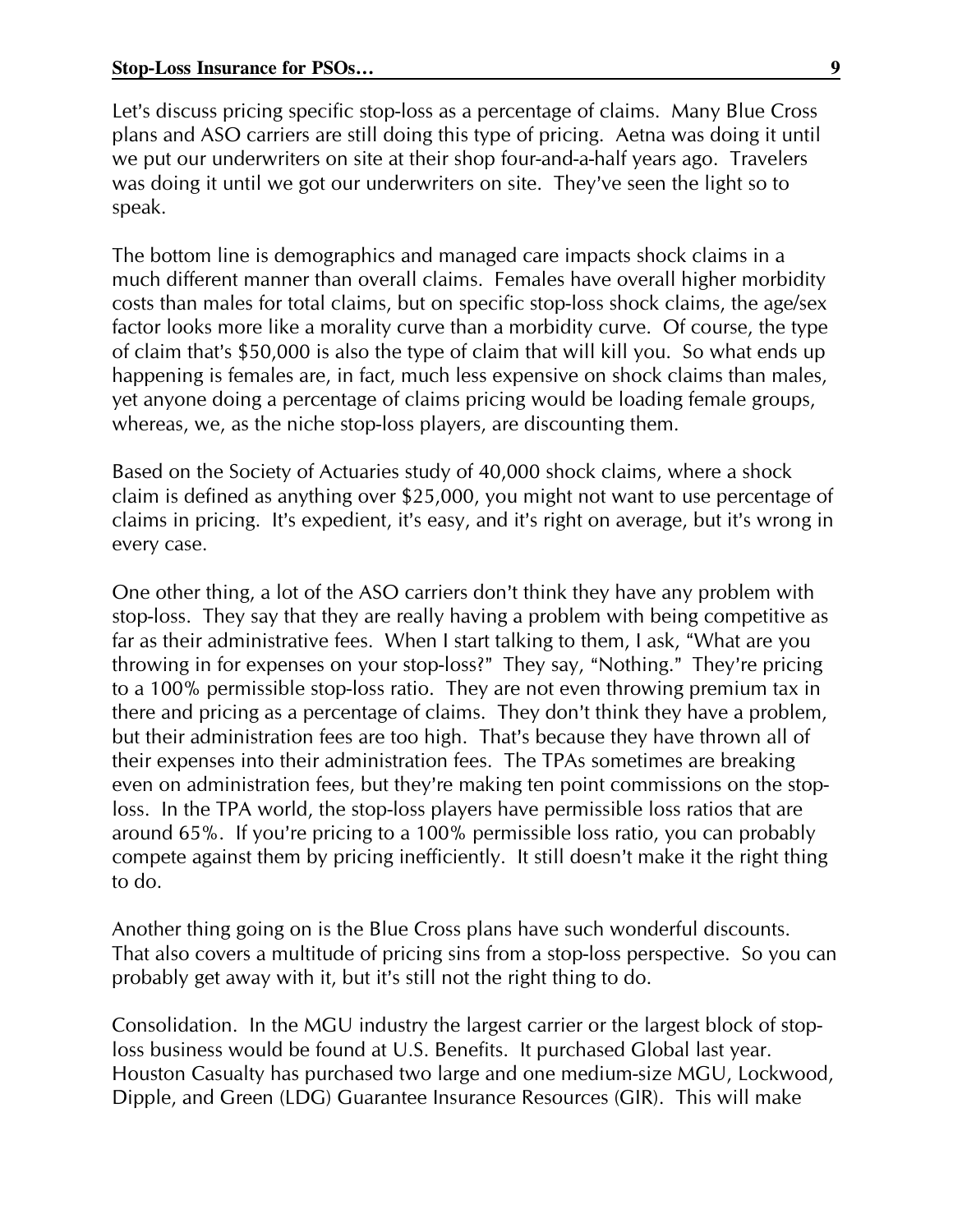them about \$200 million in stop-loss premiums and that was all done through acquisitions. ING has just purchased MRM. Most of the people looking to do the purchasing are interested in the risk and most of the blocks out there aren't, so that makes it interesting.

There's consolidation going on in all industries, not just the insurance industry. For reinsurers, there's consolidation. General Re was just purchased for \$23.5 billion. I think that there will be a consolidation amongst PPOs especially when CIGNA starts to market to TPAs. That wasn't available before, so that will be additional competition for these regional PPOs.

The fact that CIGNA is now allowing access to their networks could cause a reduction in reinsurance capacity. If you don't have access to a great network and somebody else does, meaning, if you're on the wrong side of an unlevel playing field, you might as well get out. I wouldn't want to be competing against them. Obviously, the people in the fully insured market came to this conclusion a long time ago. You don't see too many mid-sized and small carriers jumping into the fully insured health market nowadays because that's not a smart thing to do. However, it could be in the future if these giant Apple computer-type companies began to wonder why they should spend \$1 billion dollars to buy a block of business. They might wonder whether they should give them the network? I'll get access fees out of it. I'll get 50% of the reinsurance for free. I wouldn't have had to spend a penny and I'll get all these extra bodies in my network. Convincing these large companies to do that is easier said than done, but once that happens, then it might allow small to mid-sized companies to survive into the future.

Mr. Hammond: I want to introduce Jim Murphy. Jim is the manager for Health and Welfare Actuarial Services for Howard Johnson and Company that's based in Seattle. He's also the Vice-President of health for the Society of Actuaries and was previously, for about six years, the Executive Director of the American Academy of Actuaries. Jim is going to talk about pricing.

Mr. James J. Murphy: I'm going to discuss the markets, the coverages with respect to pricing, and then show you some considerations with respect to base rate determination in each of those areas. We'll focus a little bit on the factors that take you from base rate to manual rate in a stop-loss manual situation. I'll get into managed care implications in pricing, and I'll look at the question of using manual versus case-by-case approaches in pricing by market.

There are three market areas I'm going to talk about, though my focus will be primarily on the employer self-insured market for specific and aggregate. This is a very mature market, and, as Mike discussed, there is a lot going on in this market.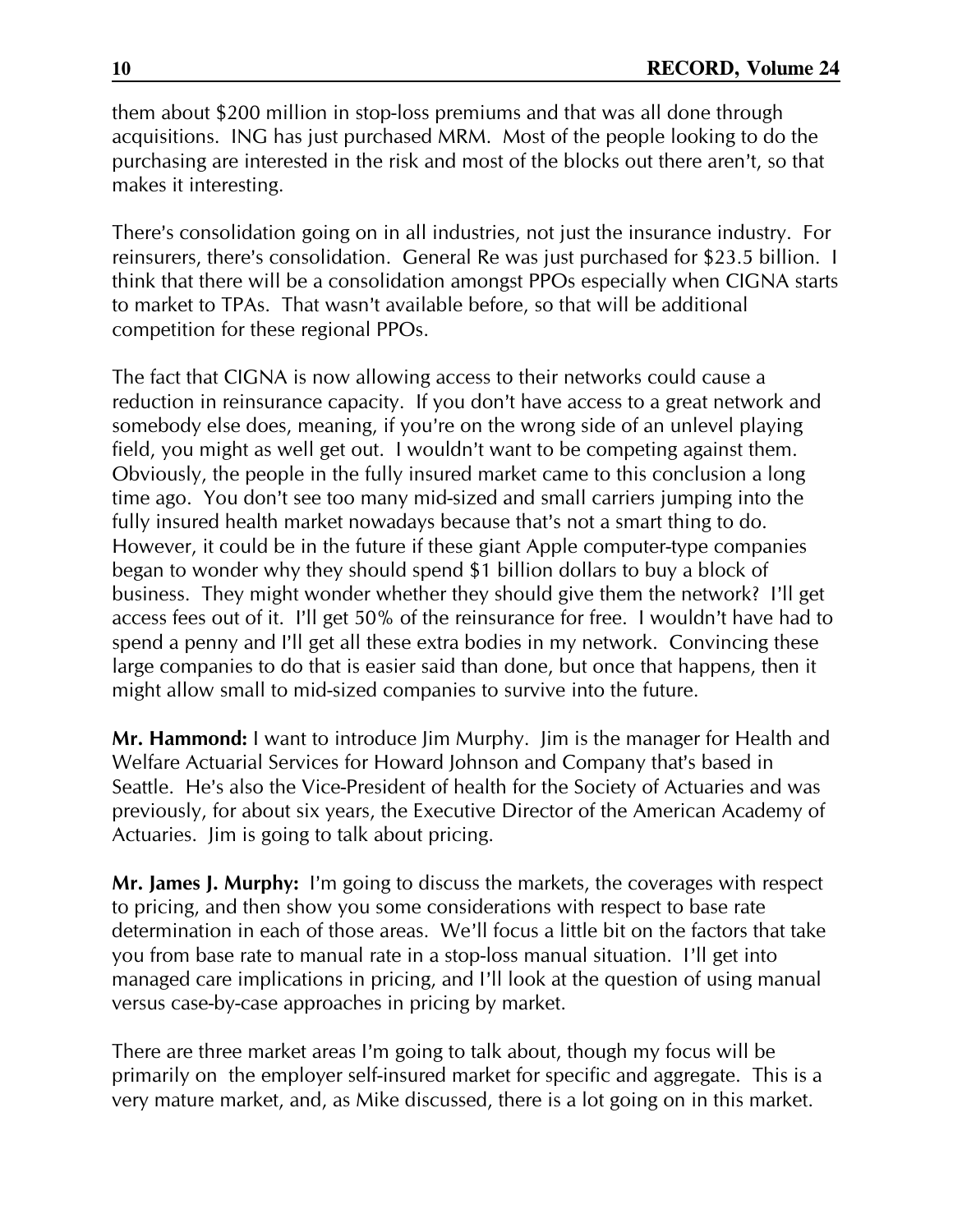The impact of managed care is affecting the way we deal with this market. We'll talk a little bit about HMOs where capitation and the staff models reduce the need for the reinsurance issues. Hospital-specific approaches are the most common approach, and we'll address that a little bit. And then we'll talk a little bit about provider excess loss. We're talking about specific coverages, at least that's what I'm going to talk about. This is quite a new market. It's growing along with HMOs and PPOs and all the other approaches that increase capitation to providers out there. Therefore, more risk is being passed on to providers. While some of them still don't realize that they have a risk and that it is a problem in and of itself, they are realizing that they need some stop-loss coverages, and that has produced some problems for a number of you.

We'll get into the base rate considerations starting with specific stop-loss. The key in all of these is developing a base claims distribution. It's the critical starting point and, as with anything we do in pricing, you need data. If there's one thing that's hard to find in the health insurance field it's data, particularly in the volume that you want to have to develop a credible base for manuals.

In the area of published experience data, the most significant entry into this field in recent years was the Society of Actuaries' Medical Large Claim Experience Study. It has been a boon to the stop-loss industry, as a specific area, to have actual solid data for claims. You can also consider your own data if you're big enough or perhaps data from your clients if that's possible. In either case, the data are always running behind.

The first Large Claim Study was based on 1991-92 claims and was published in 1997. The committee is hoping and planning to be more efficient this next time around, but probably trending for at least four years or more will be necessary with the next study. Even when you're using your own data, you always have to do some trending just because of the timing of developing the information. This kind of trending can actually double the claim costs over the period that you've looked at in order to develop your rates.

Going from the data and the need to trend it, the question is where do I get my trending information? You've got to look at the medical consumer price index (CPI), utilization trends, what's happening in technology, cost shifting and, of course, the impact of deductible leveraging. One source I'll mention is our own trend report, which many of you may have received. I had hoped to bring the recent issue here, but for some reason it didn't arrive. If you're interested in getting a copy contact me.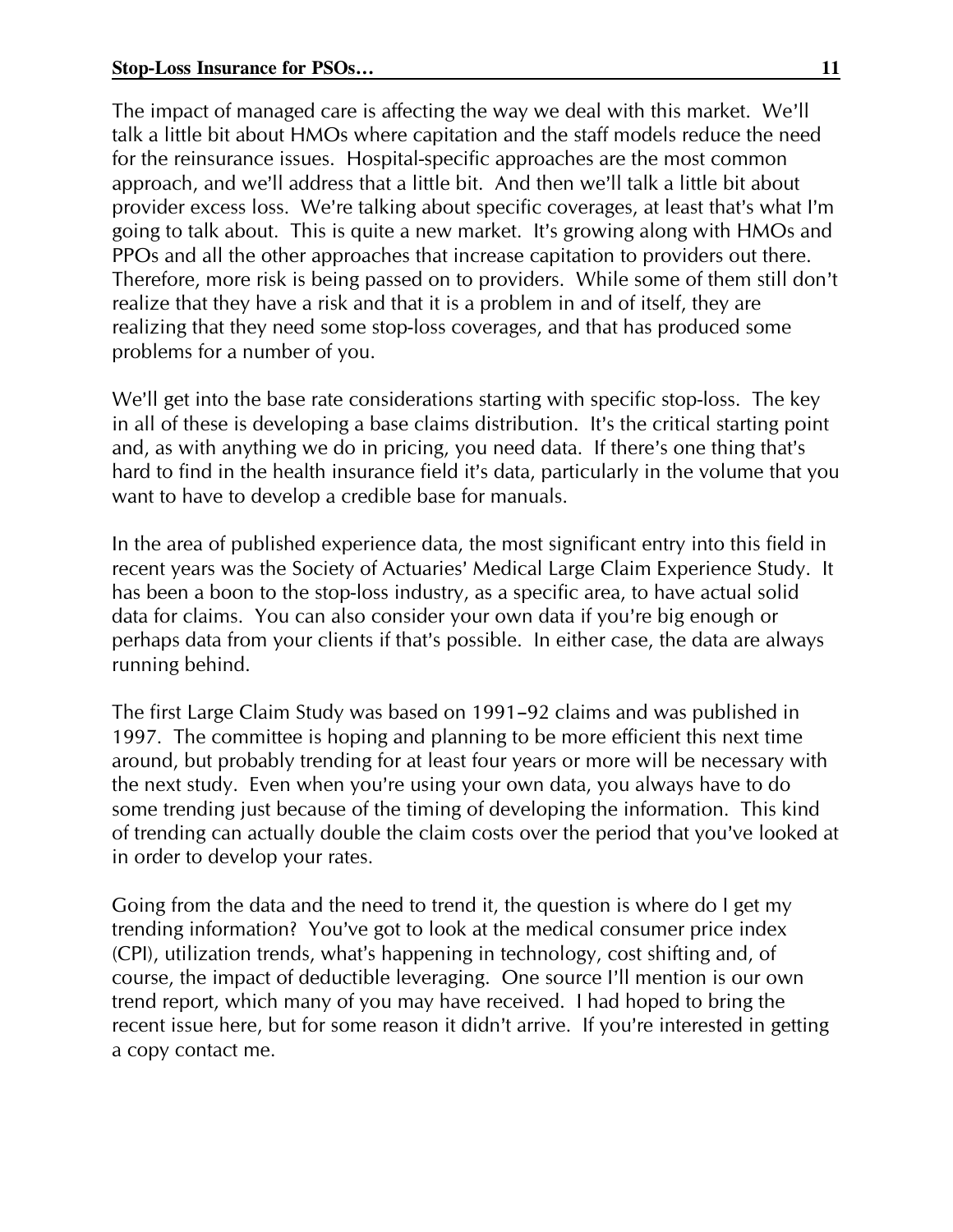Another question that arises is how far can you go with just trend if you're using some data that you were able to get once, but now you can't get more data? How far can you go? I guess you just have to follow your experience and that's always a couple of years too late. At some point, you have to reaffirm where you are and get new data. How close your manual is to your book of business is the real question.

So if you're able to do all that, you'll get some base rates for specific stop-loss, and you'll have to give it one more look. This really reflects what Mike discussed regarding the pressure of the marketplace. It may not come up in the manual development of pricing development, but it's certainly going to come up in the way that manual is applied. So don't forget market pressures.

Let's discuss the aggregate stop-loss traditional employer approach. You can use the same base claims distribution if it includes all claim amounts, so the Society Large Claim Study would not be appropriate since it starts at \$25,000 and above. You've got to go further than that and find some claims data that are appropriate.

In terms of working with aggregate stop-loss, there are two considerations. One is the aggregate attachment point and the other is the premium. In this marketplace and in developing pricing and manuals, the aggregate attachment point is really the more critical point. When developing a manual, we develop a premium. We use Monte Carlo simulations to come up with the premium. It will vary with group size and with the margin. The premium, even more so than other areas, are set by the marketplace. As I said, the material, critical issue is setting that aggregate attachment point and the margin is a key part of that.

Next, let's discuss a little bit about shifting into base rate considerations in the HMO field. I'm primarily talking about hospitals. The key consideration is exactly what is covered. Is it hospital only? Does it include out-of-area? Are physicians or specialty coverages included? The important thing is to nail it down. Know what you're covering. Define the claim because there isn't a claim in an HMO. There's just a service provided, but you must translate that into dollars. Are you going to use diagnostic related groups (DRGs), per diems, or a Resource Based Relative Value Schedule (RBRVS) or actual charges in those cases where that applies? Define the claim amount.

You still need a base claims distribution to work with and that's not always easy to get to with HMOs. Though their data systems are getting better, data are not as readily available as an indemnity field. Ideally, you can get information on the specific covered services. If not, perhaps you can use some total claims information and adjust to the coverage you're providing. For example, a percentage from the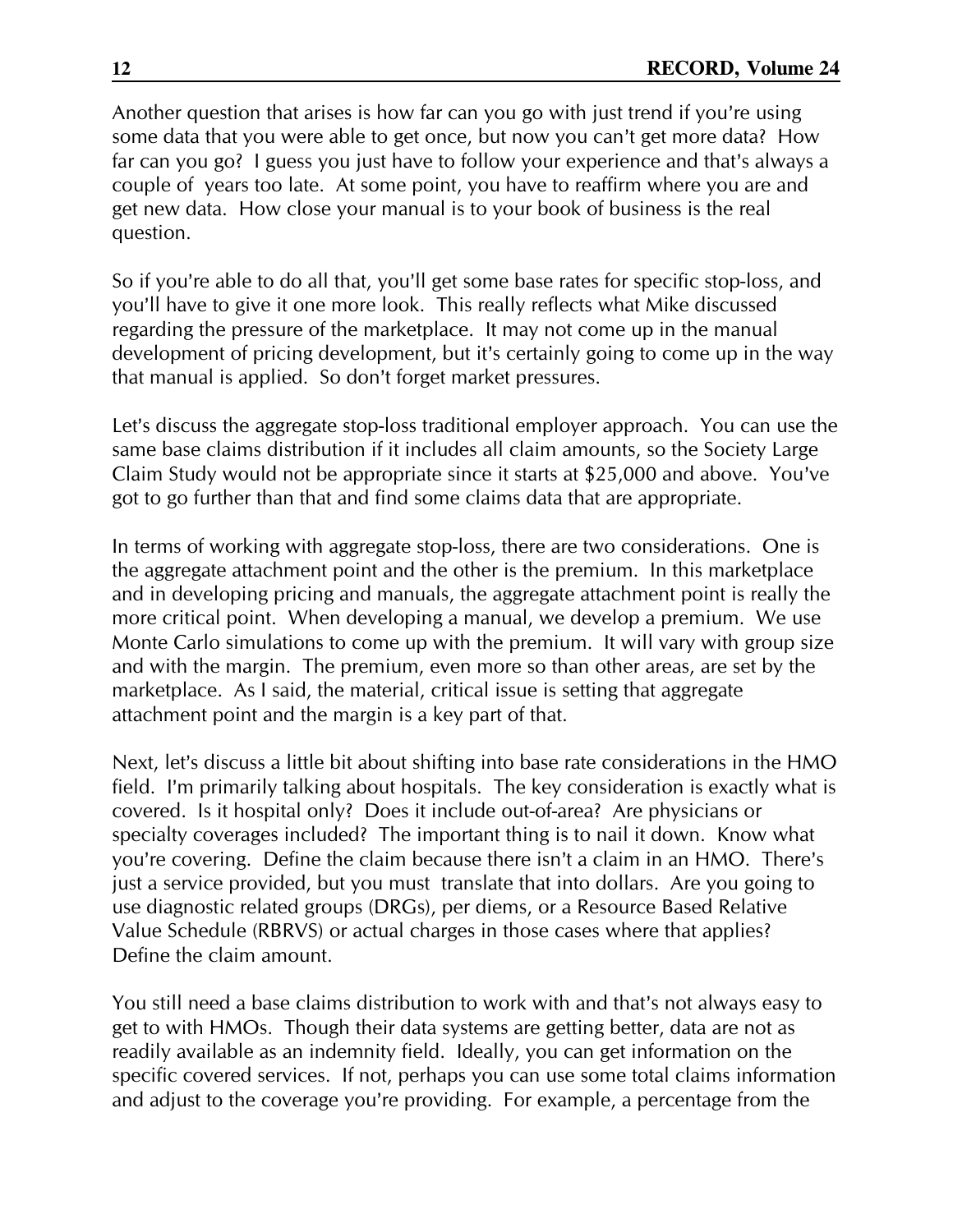Large Claim Study for the assumed hospital proportion of the total and perhaps some other sources are available to you to develop some assumptions for that part. To some extent, in the HMOs, the insured controls the claims and this needs to be handled in your design and definition and to help control claims. Sharing the risk is not a bad idea in setting the plan up.

The toughest area is provider excess. It's going to vary by the type of provider. Are you dealing with a hospital? Are you dealing with a physician group? Are you dealing with a specialist group? You need a clear definition of what is covered and how it is measured and here, even more than in the HMO field, that is critical. Specific data are probably not going to be available and you may have to use some adjustment of total claims distribution as an estimate. You're really going to be using the art of actuarial science more than the science. There's no question about that. That's why the first two items are so critical in working with whatever data you have. You're going to have to adjust it and really know these products and what's defined.

More than in the HMO, the insured controls the claim. What services are provided and to some extent how much is charged, how they're defined, etc., is under the control of the physician or the hospital and that means more importance in the contracting than the pricing. This is a new product. There is minimal standardization in the marketplace. Everything is different, and every case is new. In a lot of areas, and perhaps in some cases, because of the state requirements, we're seeing casualty approaches used. And I'm not a casualty actuary, so I'm not going to sit here and try and tell you how to do that.

Let's get into old-fashioned stop-loss. The base rate is critical. It's your starting point, but, obviously, you've got to get down to a manual rate that, ultimately, gives you a basis for applying to a case. There are a number of issues to keep in mind beyond the base rate considerations. Obviously, you're going to have to use trend because the effective date and the date of your pricing are not going to be the same. You must consider the geographic area. It's typically three-digit zip codes. The underlying plans are going to be different than the data you were using and some adjustments are going to be necessary for that. The contract form that you're providing affects the pricing. Adjustments for industry factors are important, and there are some industries you still wouldn't want to cover. Managed care adjustment, which I'll talk about more in a minute, is becoming more and critical and something we've been building into our manuals for a number of years to try and deal with some of the concerns that Mike mentioned. Obviously, the age/sex factor has to be brought into play with respect to a particular case.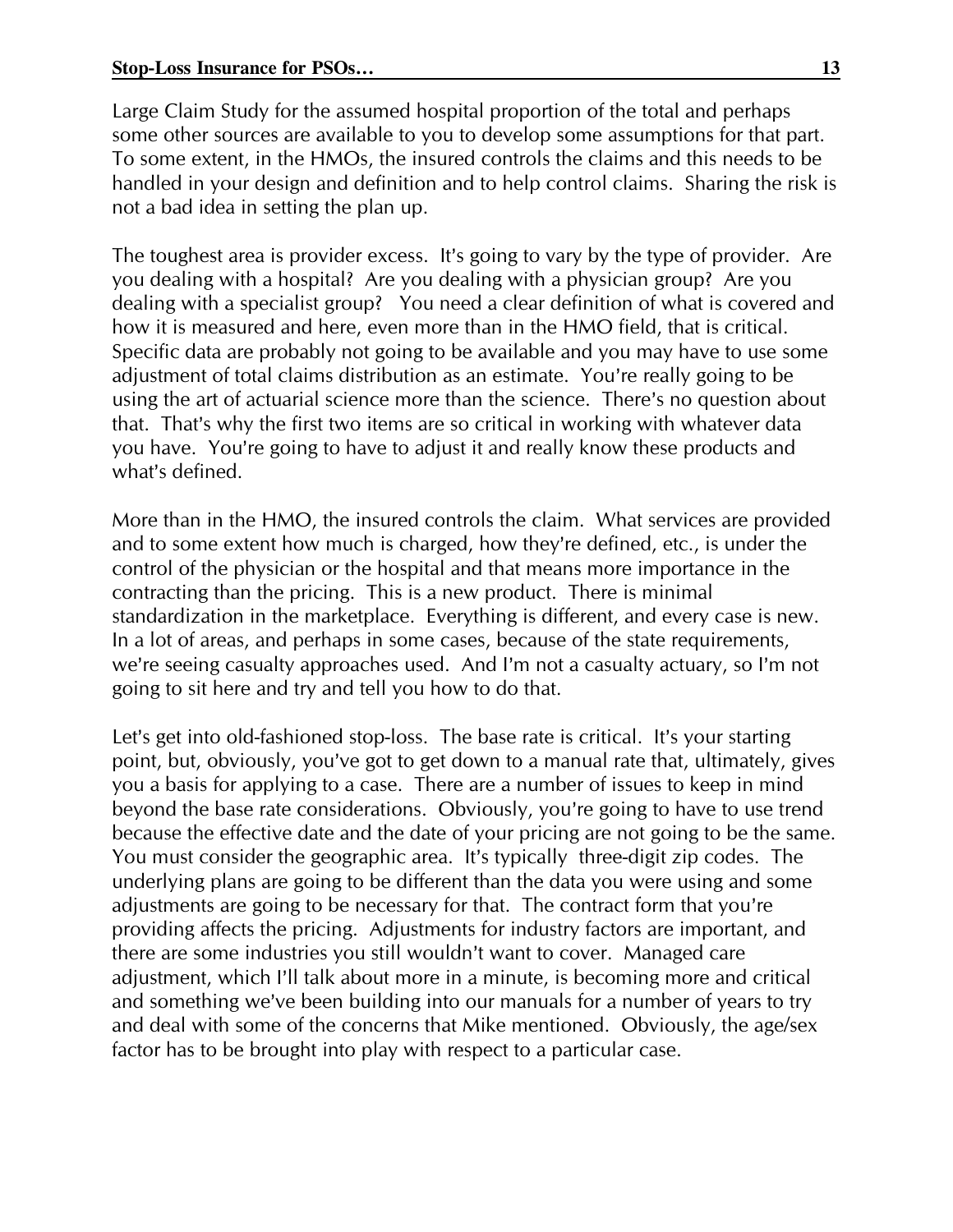So let me talk a minute about the managed care piece. Primarily, because of the availability of data and the nature of the business for a number of years, the claims distributions have been based on indemnity plans. Today, more and more of the plans out there have at least some managed care component, or are very big into managed care. In fact, some have said there really isn't any true indemnity anymore. There's always at least some aspects of care management taking place.

The kinds of things you need to adjust for to recognize the degree of managed care include network adjustments (discounts), case management, demand management, other cost containment features (hospice, hospital bill audits, second surgical opinions, etc.). These things, of course, are leveraged in the stop-loss situation because they have a greater impact in that case than they do on total claims when you're dealing with the particular specific stop-loss situation. They can be very important. Mike is right. In the early years, they just weren't properly reflected in the manuals and that has to be handled.

Another thing you have to think about as you consider making these adjustments is how much further are they going to go with managed care cost reduction? Not only has the turnip been squeezed quite a bit already but regulations and potential laws out there are going to have an impact on the so-called managed care backlash in Washington, D.C. Is that going to turn the situation around, and are we going to start seeing increases in managed care costs rather than the relative decreases? Managed care is an important piece of stop-loss today, and you need to reflect it in your manuals. We've been doing that in our manuals for some time now.

Finally, there is the question of whether you should be using manuals that are your own, or whether you're capable of developing those in terms of data and staff, or should you use a consulting firm? Should you be going case-by-case? This is primarily a market issue, and it's fairly logical.

Traditional stop-loss is a mature market. The manuals are readily available out there, and there are data available if you want to develop your own manuals. Caseby-case pricing doesn't really fit except perhaps on some very large cases where there is credibility. You're probably looking at \$1 million in premium as a measure of full credibility in determining whether you want to do case-by-case pricing.

The HMO market is a less mature market. There are manuals available that can be adjusted to situations. Perhaps case-by-case pricing or using adjusted manuals is the way to go. It's not a clear-cut decision one way or the other.

The provider excess field, on the other hand, is the very new market and it is very diverse. Every case is unique in terms of definition of what's covered, the definition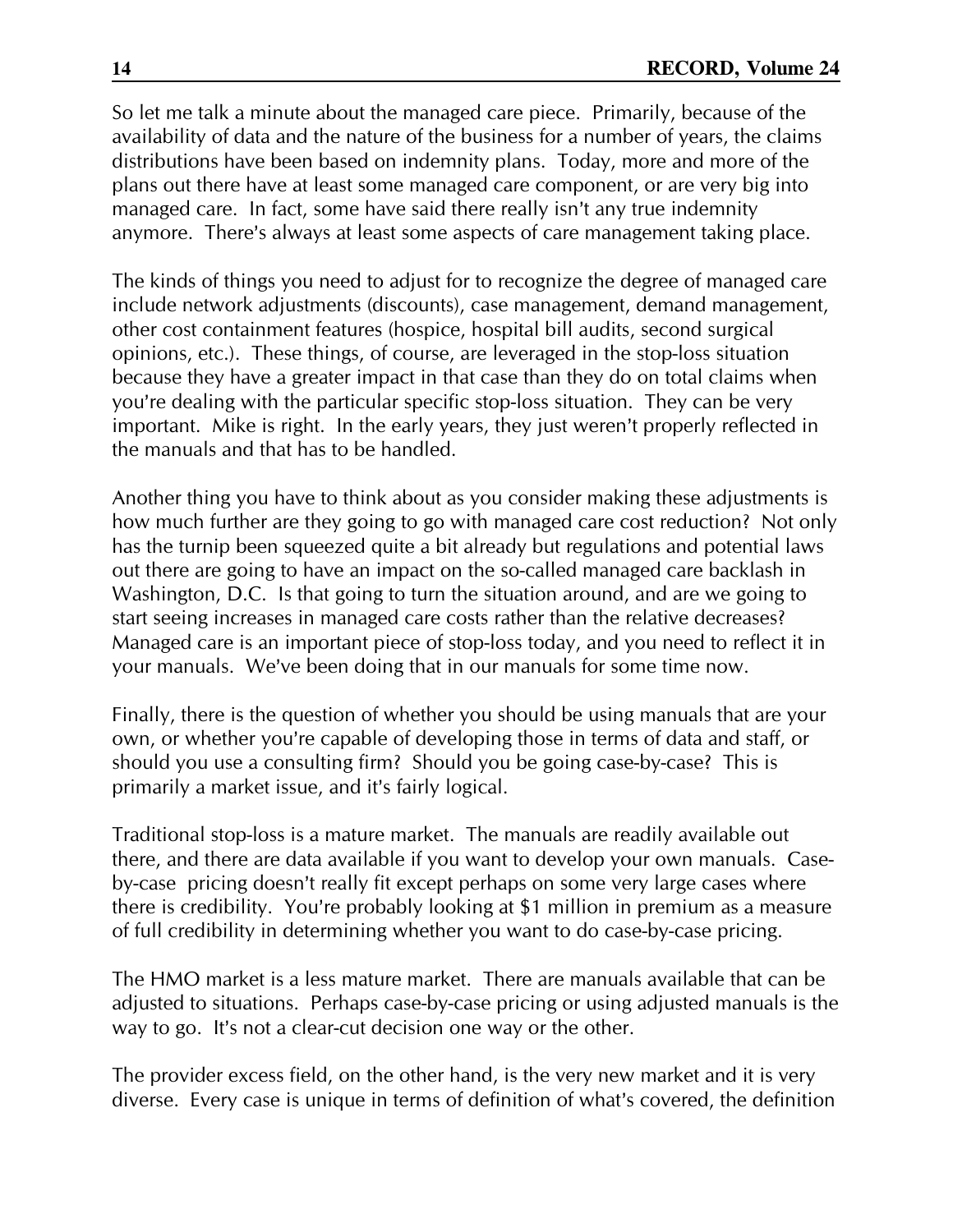of claim, and how you measure it. It's very difficult to try and put that in a manual setting. You really have to look at each case individually. It's challenging pricing and both art and creativity on the part of the actuary and the underwriter is required. Once you've priced it and placed it, you want to watch the experience closely.

Session 69 was on "Provider Excess Loss, Where Has All the Money Gone?" That alone is enough to tell you why you have to be careful in pricing this area if you want to price it at all. You may not want to be in the market.

Listed below are some references on this subject:

- Group Medical Reinsurance
	- SOA Study Note 320-29-87
- Reinsurance in the Managed Care Environment
	- SOA Study Note 320-51-96
- Pricing and Underwriting Stop-Loss Insurance
	- SOA RECORD Vol. 22, No. 2, S48PD, 6/96 Colorado Spgs
- Reinsurance in the Evolving U.S. Medical Market
	- SOA RECORD Vol. 22, No. 2, S124PD, 6/96 Colorado Spgs
- Excess Coverage Reinsurance for Health Care Providers
	- SOA RECORD Vol. 23, No. 1, S4PD, 5/97 Palm Desert
- Health Provider Excess Stop-Loss Issues
	- SOA RECORD Vol. 23, No. 1, S123TS, 5/97 Palm Desert
- Stop Loss 101
	- Duncanson & Holt Group, San Francisco
- Health Trend Report
	- Howard Johnson & Company, Seattle, WA

Stop-loss pricing is fun in today's market. There are good manuals out there, but even the good manuals are discounted. If you're getting too far from manuals, then you've got to start looking at the marketplace. We keep saying, as Mike said, it's going to get better, but it doesn't seem to happen. It just goes back to market pressure.

Mr. Hammond: The next presenter is Harry Sutton. Harry started out with Prudential for about 25 years and then went into consulting for about 20 years and did a lot of reinsurance and other things. I've heard it said that Harry was around when they invented HMOs, but I think the proper way to say that is Harry was probably at the table when they figured out how to do it right. Harry's going to tell us some more about the new PSO requirements.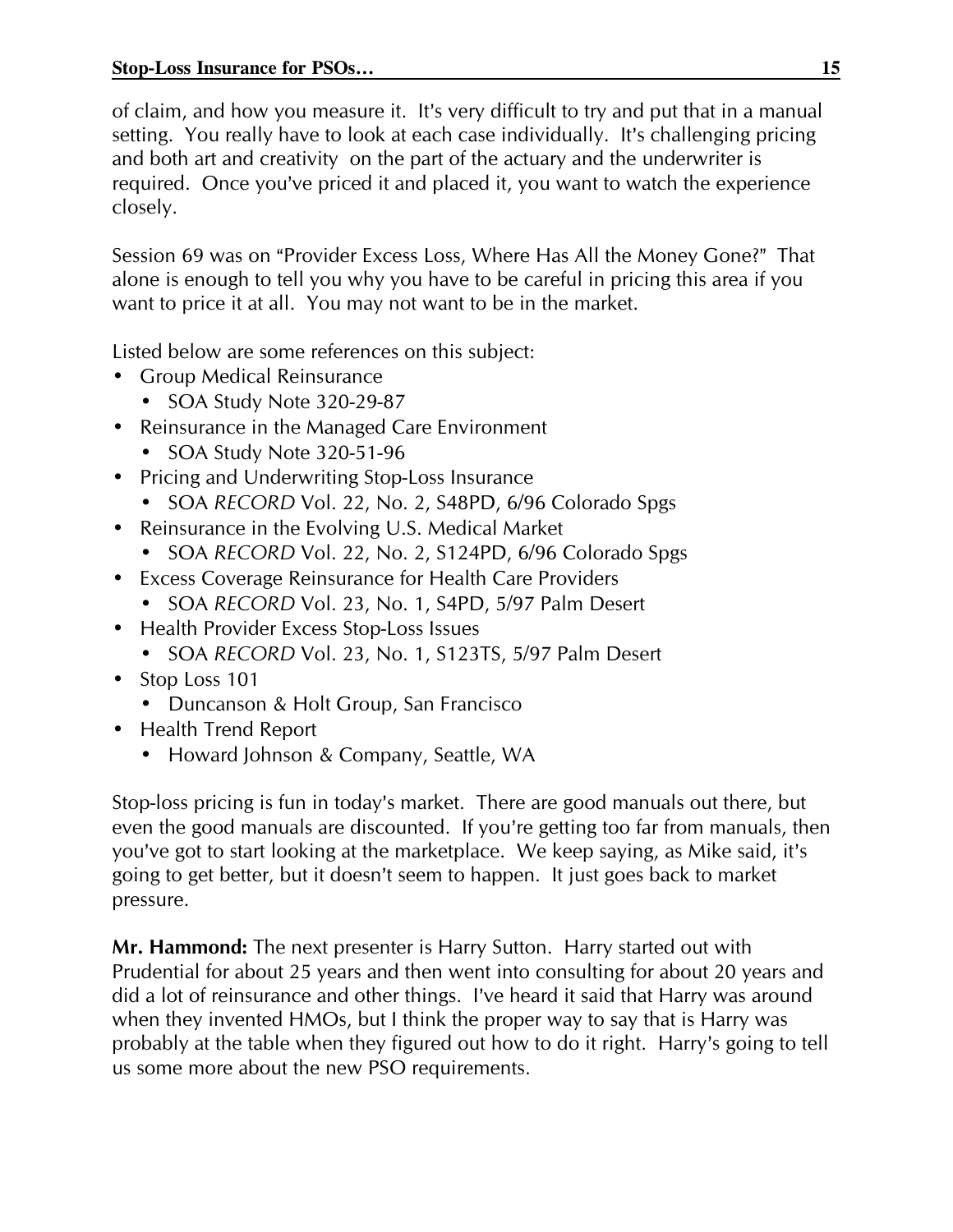Mr. Harry L. Sutton, Ir: While my current company is heavily involved in HMO reinsurance and I'm in the business of writing POS or indemnity wraparound coverages and out-of-area coverages for loose employees that are scattered from the HMO sites, I'm not going to talk about that. I am going to talk about what we call physician incentive plans (PIPs). PIPs were originally set-up because Representative Pete Stark (D-California) said about ten years ago that it's not fair to put the physicians at risk if they're going to deny care to Medicare beneficiaries because of the risk they're at. Five years were spent coming up with some very simple rules which, essentially, didn't change the ground rules at all. Now the government is trying to privatize Medicare, or, in other words, convert to a defined contribution for Medicare and get everybody enrolled in some kind of a health plan with a guaranteed premium. Then, the government can just negotiate down the prices and lay all the blame for cost going up on HMOs raising their premiums or Medigap contracts having a big premium rate increase.

What they've been doing for the last couple of years is making it very difficult for HMOs. There has already been some discussion of the HMO reinsurance market, which is, essentially, hospital coverage, but it's now expanding into the provider system coverage. Formal discussions with the top four or five carriers that I am familiar with shows that almost all of them have lost a lot of money. Some of them have lost it on the hospital side, and others have lost the money on the medical side. As the previous speakers have talked about, the market is very unclear. There is no data on the physicians.

I'm going to add one thing to what they said. The problem is underwriting. If you meet with a bunch of physicians and they don't know anything about managing care or controlling costs, you'd better not sell anything to them. We've been asked to quote on a lot of them and when you meet them, they say they want to put the care of the patient back in the hand of the physician. I'd say you should stay away from that company. Most of the ones set-up by organized medicine have been in deep trouble or lost money.

In the previous session I was at it was said that there are at least two county or statewide medical societies that have set-up indemnity plans. The first one lost so much money that it was close to going out of business in one year because it wants to give the physician complete freedom to do whatever he wants. That's the whole point of what they're doing. Another one is just starting in Texas, but each physician puts up \$50 and they collected \$4 million for capitalizing a health insurance company. Everyone (at least the people who know what's going on) is waiting to see how long it takes before it runs out of money.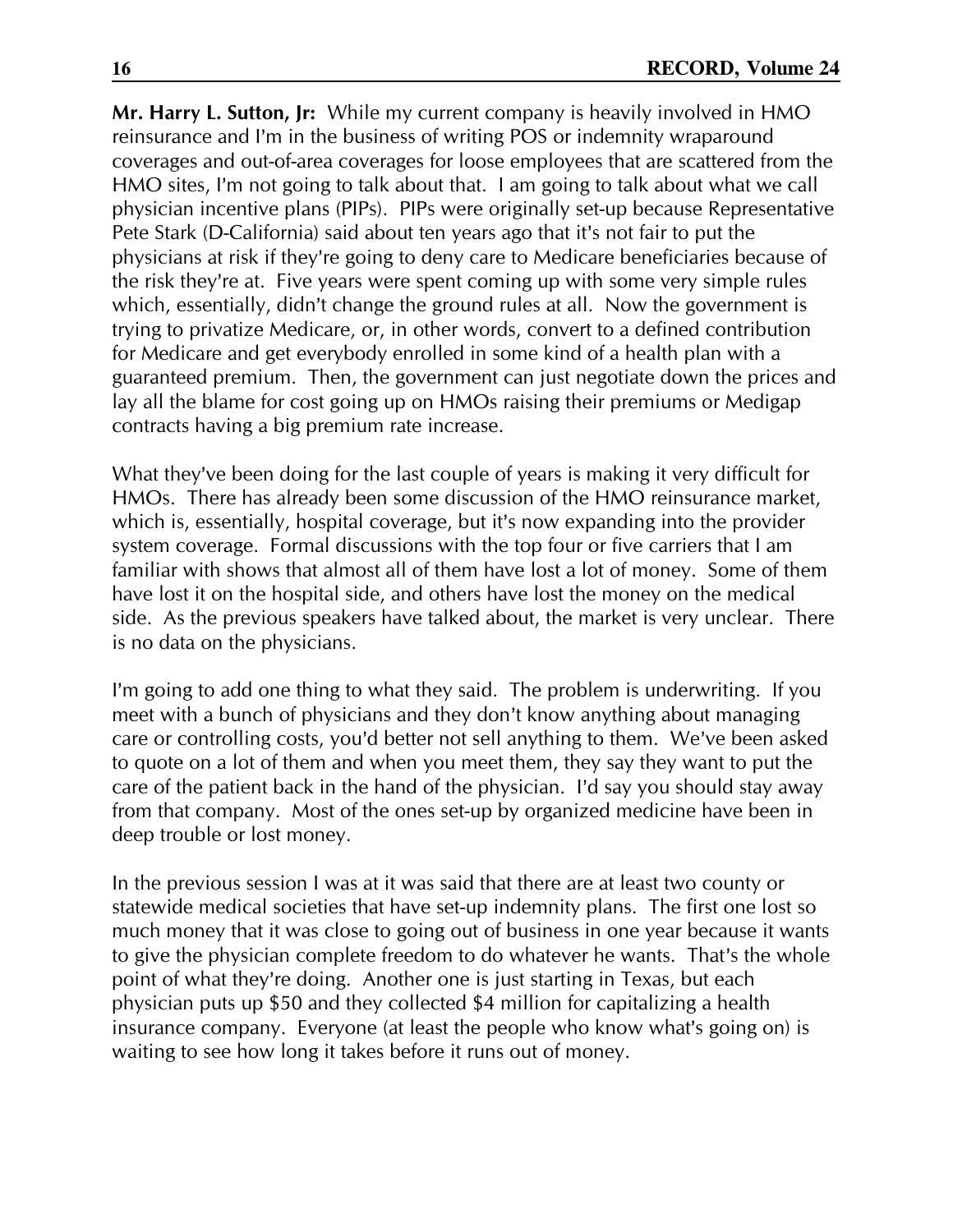Provider reinsurance is very difficult. The reinsurance that we have now is basically hospital coverage, because that's where most of the expensive claims come in. In some cases, we reinsure the physician part of the coverage that applies to the hospital stay. The other alternative is to provide separate coverage for physicians. The deductibles range from \$7,500 to \$15,000 or \$20,000, so you're only covering high costs for physician services.

The Health Care Financing Administration (HCFA), which regulates Medicare and Medicaid, has set up these standards by defining what's called a substantial financial risk. There's one other element here that's also going to affect risk-based capital for PSOs or HMOs, which is called fiscal intermediaries. This is a brand new format for risk-based capital for managed care organizations, which should have been approved in the past week or so by the NAIC.

An intermediary, for example, is an individual practice association (IPA) model that converts a capitation, assuming the IPA is a corporation, and then pays the physician's fee. It is considered an intermediary. You could take a reduction in your risk-based capital because you had laid off the risk with those physicians. Nobody knew if that IPA was solvent or not. They either have to prove that they're solvent or you can't take credit in your risk-based capital for doing it. There's some overlapping in what I'm talking about with the federal problems.

I've had doctors call me up on the phone saying, "I want to buy coverage. I want you to guarantee that I'll get 80% of my regular fees. I want an aggregate coverage that covers all of my HMO operations. That's a tremendous incentive for increasing utilization because, if they could collect 80% of their regular fees all the time, they'd be retiring shortly.

I want to get into the PIP regulations and these were designed to protect Medicare and Medicaid members from having too much incentive. Having too much risk is defined as the physician having the risk of losing 25% or more of his revenue. It also goes up and down. For example, if you could pay the physician his fees minus a 25% withhold, which would be used to absorb the risk of a cost overrun, then you couldn't pay the physician a bonus, so it goes both up and down. You can have a risk band of 25% of the expected compensation of the physician. If you had a 25% withhold, you couldn't pay a bonus under their rules. These do apply to PSOs. These have been in force since January 1, 1997. All these rules are on the HCFA website.

Most HMOs that are very large can pool their non-Medicare and non-Medicaid populations, as long as they have the same risk-sharing arrangements with physicians. But if you had a clinic that had a small number of capitated people on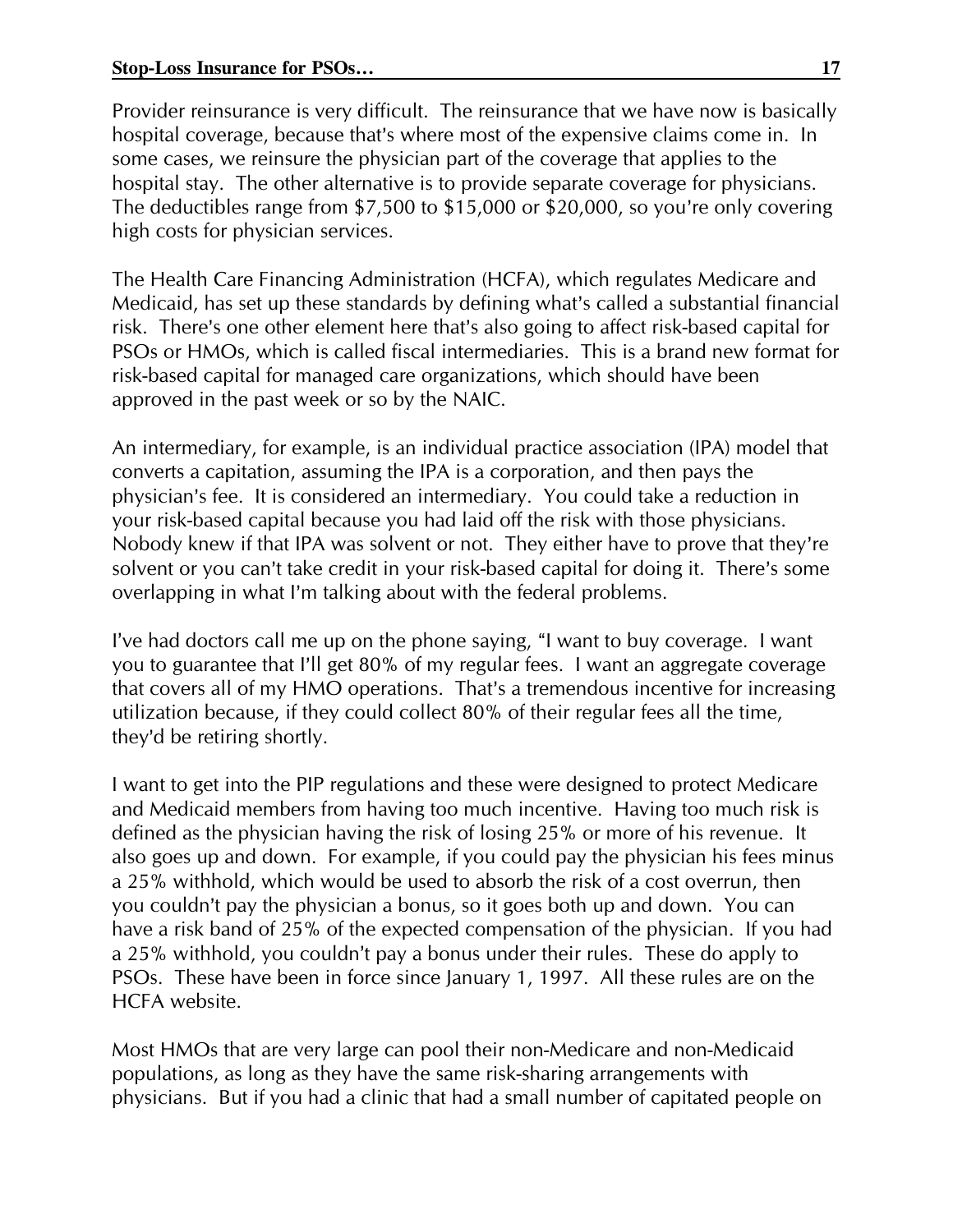risk for referrals, it's generally considered a referral risk for physicians that they're trying to block. Their withhold might be used to cover either referral overruns or hospital cost overruns.

If you have a three-man primary care group and they're taking a capitation and they have any liability for referrals at all, they must have these limits. In other words, if you're starting a PSO and all you have is less than 1,000 Medicare members and no commercial members, theoretically, you would have to have a hospital deductible of \$10,000, which nobody sells. It was estimated that a premium for that might cost \$84 a month for a Medicare patient. Remember, the hospital cost for Medicare is approximately \$300 per member month. So we're talking about taking 20% or 30% of the HMOs revenue just for protection. In some areas of the country, the average cost per hospital admission under Medicare is higher than \$10,000. Because they wanted a separate one for physicians, they split. Actually, you have a lower limit for combined and a \$3,000 limit for professional. Nobody would sell anything this low and after we discussed this with HCFA, we said nobody would sell it.

We received a lot of inquiries in our reinsurance when the original draft rules came out in 1996. Institutions like medical schools or the Mayo Clinic had all kinds of arrangements of how to compare referrals and sometimes departments did have risk. Essentially, these rules must be complied with under your physician contracts. There's no way of writing this type of reinsurance simply.

Look at Blue Cross of Chicago. They have an HMO with some 200 clinics and they have different agreements because of the different specialities in these clinics. One of them could have 750 Medicare patients, and they don't want the same risk for non-Medicare. They would have to, for that one clinic, provide limits on the risk of that clinic.

The big plans are being heavily audited by HCFA, so nobody writes this reinsurance. We've told the clients you have to put it in their contracts with the physicians. But HCFA is auditing to be sure there haven't been some exceptional cases that weren't picked up by the health plan. So a big HMO with a million members and large medical groups with 300 physicians or even the Mayo Clinic, doesn't have the problem because everything is self-contained. But when you have a small clinic and a whole network of clinics that may be paid at capitation or some share of a capitation and have part risk, you've got to be able to protect them according to these rules.

The government seems to be auditing only the big ones because they can cover more area by doing that. My guess is the smaller HMOs don't know anymore about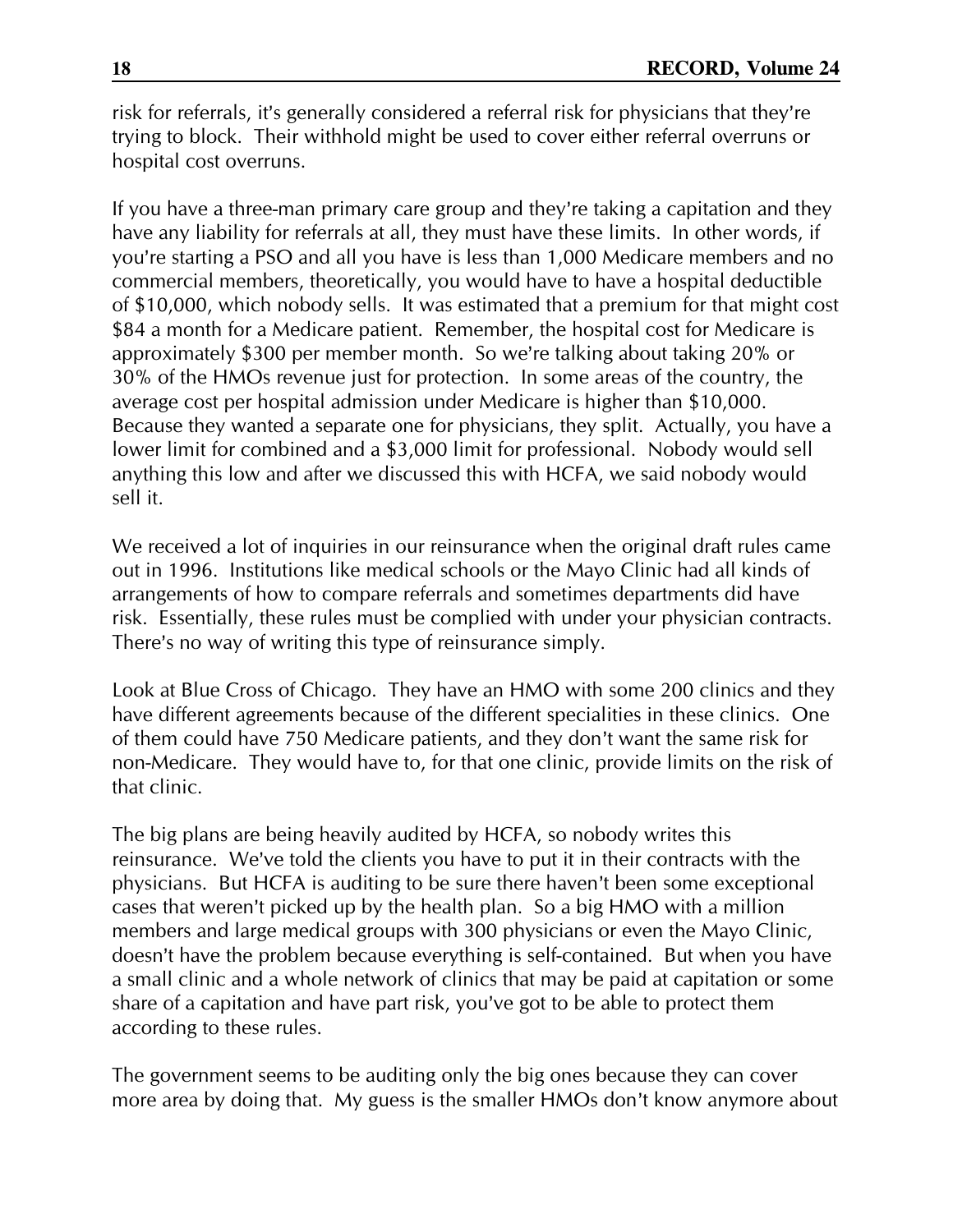this than you or I do, and the state regulators certainly don't know. I've been to several state regulatory meetings. Last year this was presented by HCFA at the regulators' meetings and when the speaker asked how many understand this, no one could say that they even heard of it. However, all the HMOs in their state are supposed to have these internal limits in their physician contracts or reinsurance that would cover that.

If you have 25,000 or more people under the same kind of a physician agreement contract or HMO provider contracts, then you get away from all this Mickey Mouse stuff. This is why HCFA has said these rules apply to PSOs. PSOs are supposed to start in more rural areas that have a very low cost because there aren't many providers there and they may not have very many people to enroll either. So it's probably going to be much more of a problem for a PSO starting in a low population area to figure out what to do with this than it would be for a big HMO where they're pulling hundreds of thousands of people in one of these areas.

This applies to every existing HMO that has a Medicare risk contract, and it could apply to a PPO with an insurance company. It's supposed to apply to MSAs or anything else that has Medicare Plus choices that should be starting in November 1998 and effective January 1999.

I have just a couple more brief comments. It's really an addendum to federal intrusion into the normal operations of HMOs, or insurance carriers, or anybody. I have a small amount of data showing the reimbursement methods used by managed care plans in 1994, and some of this was collected by the American Medical Association (AMA) in surveys. The data are broken down by type of HMO, including a PPO. PPOs have little risk sharing, but many are picking a capitation more for primary care and almost all of them have some kind of risk-sharing arrangement, so that if these are small areas and there are providers with these kind of risks, all those rules are going to come into play, particularly if they have risk that's more than the 25% limits. My pet problem these days is physician management companies, which I think, essentially, are on the verge of going insolvent. If you've capitated them, the HMO is responsible to deliver the health care, and then they go bankrupt. There's almost unlimited risk. In my opinion, your risk-based capital is going to double or triple if you've laid it off with that intermediary company. These rules are going to apply, because if, in fact, they refer out and they are taking risk, they don't have any contracts with physicians that setup that reinsurance arrangement. That HMO plan is at risk and they have to follow those rules as far as risk is concerned.

In another set of data, the variation is by area. It's just a subset of the data on reimbursement methods used by managed care plans. Almost all of these areas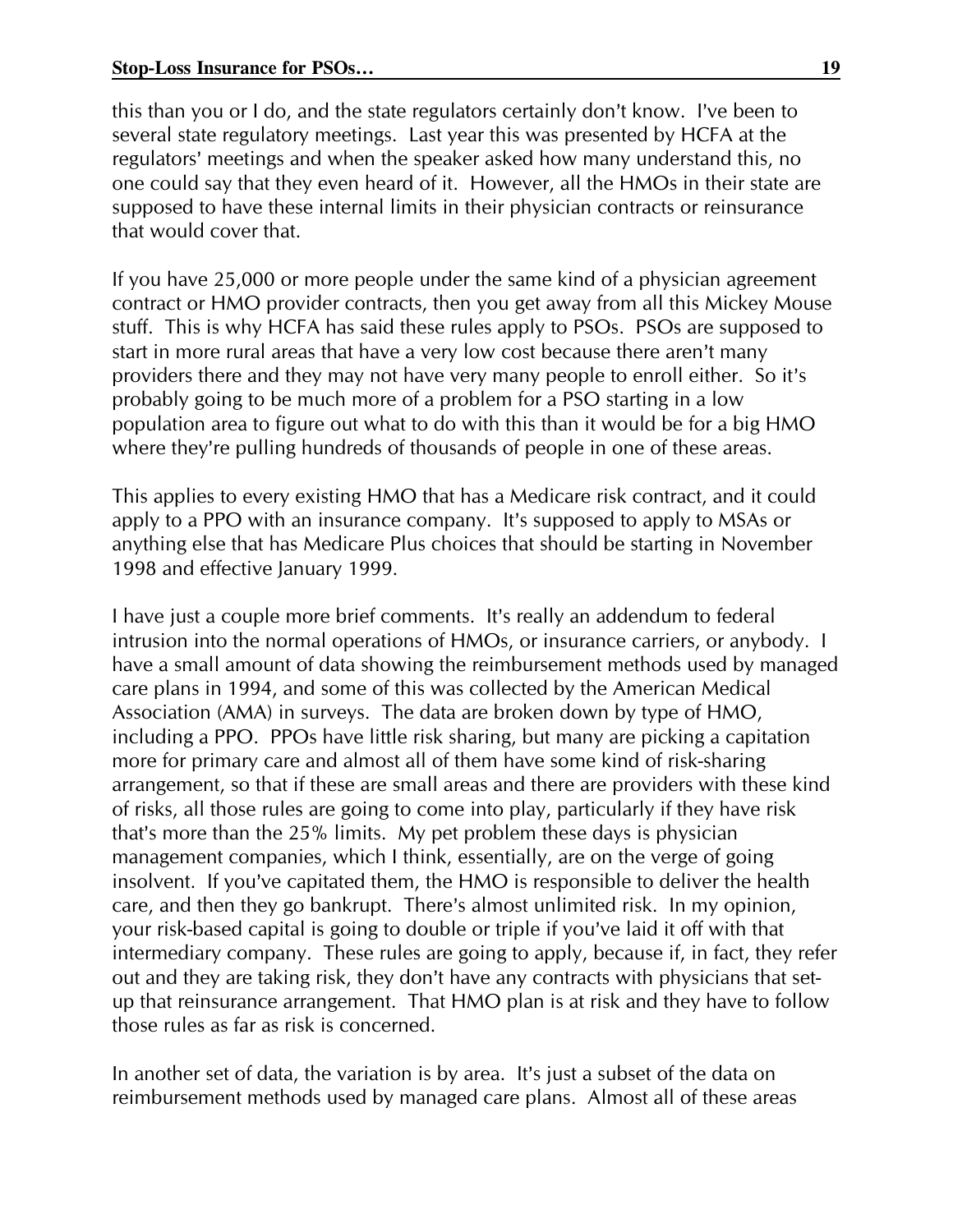have some risk sharing that. The fact that it's a capitation doesn't mean they aren't at risk. In many cases, they have a capitation, but there's a withhold from the capitation or if the claims go above a certain level, there's a risk. The U.S. participation in HMOs or similar organizations is close to universal.

The last item is an example of the federal way of thinking. When these rules were being installed at the beginning of 1997, they characterized all risk-bearing arrangements between HMO's risk contractors, medical groups, individual physicians, hospitals, and intermediaries. The example I'm referring to is a contract between an intermediate entity like an IPA and a clinic or a medical service company. These are required to be sent by the HMO, reflecting every single working arrangement they have in the HMO. Is it capitation, is it bonus, is it withhold and what is the amount? The federal government can determine whether you're violating the rules or not. You can have entities contracting with entities, and you have to explain all this stuff.

Now, they have simplified this greatly. They've changed it to one form and they give you a set of instructions on how to fill out the form to describe how your entity relation works. You'd have to give information about your reinsurer, your doctors, your medical groups, if you have an IPA model, if you have it on many plans. With all these variations in the plan, there's almost no way they can comply with all this that I can see. So the amount of paperwork is immense.

If you are at risk with a fiscal intermediary or there is no reinsurance structure like that in your contracts, in addition to furnishing all this other information, you have to survey a segment of your active population and do a separate survey of people terminating coverage, whether they're changing jobs, or moving out of the state, or whatever. If someone was denied health care because of the physician risk, they want to know if they had a hard time getting to a specialist. They're asking active employees to tell what's going on. This is where there's substantial risk with the physicians. They're asking terminating employees if the reason they're terminating is because they couldn't get health care, or thought they couldn't get health care, or somebody turned them down for a referral, or whatever.

The massive paperwork that the government's planning on doing with Medicare reform is just unbelievable. It's hard to see sometimes how anyone, unless you are a huge company, could set all this up. Everyone will probably have to redo all their provider contracts to put this in it. If they don't, they'll have to survey everybody to be sure they like the health care they're getting and that they don't feel they're being disturbed. This is just another example of federal interference.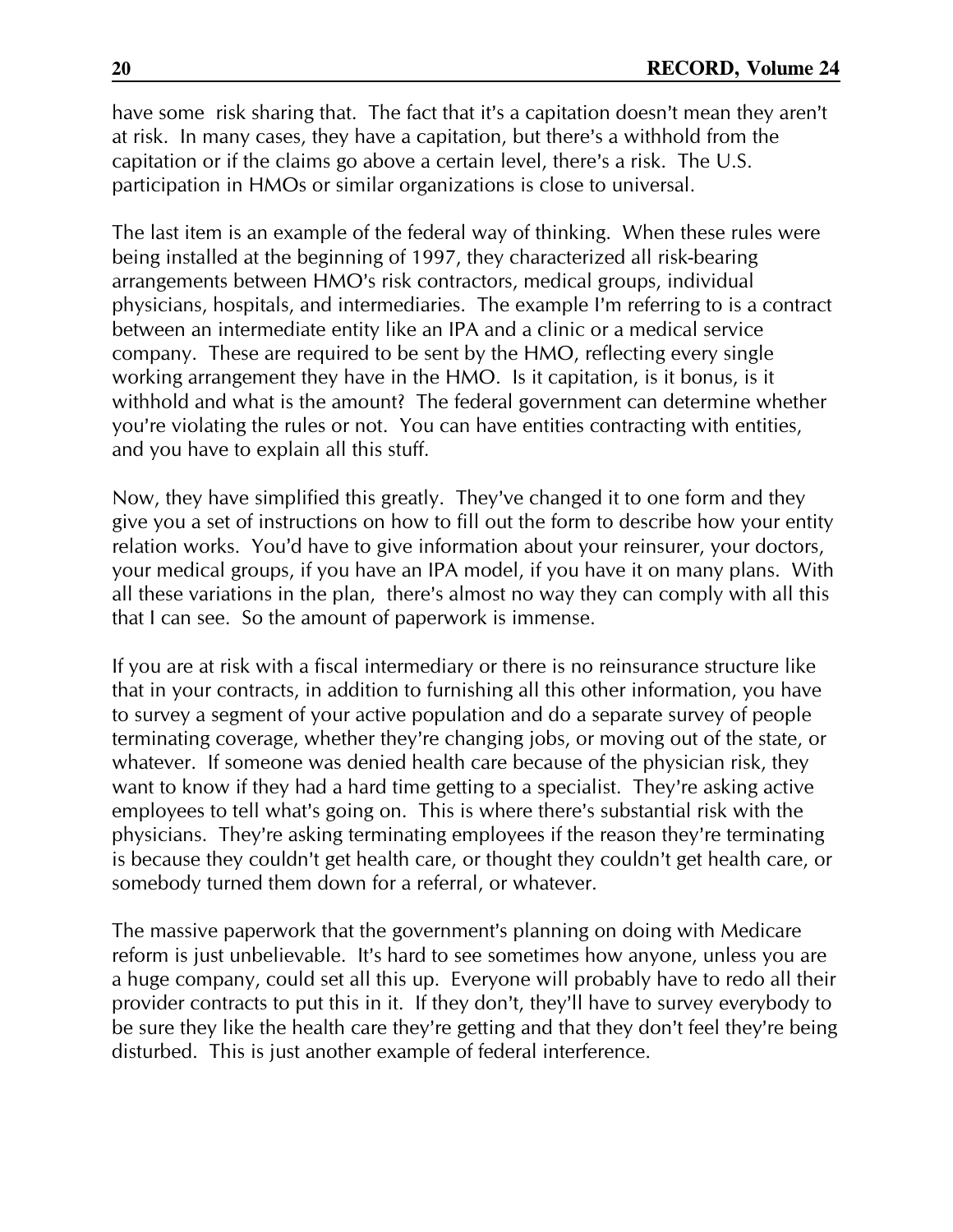Part of the reason it was set-up is to cover the complaints on Medicare. I asked them, at the time they went through this with me, how many complaints they got from HMO members and Medicare recipients for appeals. They said that over the past five years they have received about 3,000 complaints. During that period, there were five million Medicare recipients covered, so they get approximately one complaint per year, per 5,000 or 10,000 members. That causes an emergency in the eyes of Congress. Congress just tells HCFA that it has to do this and they come out with all these rules. We could have paid each one of those complainants \$10,000 and saved money. It is not going to be easy to be a PSO. There will be administrative hassles they will have to go through just to get licensed, particularly, when they bypass the state regulations and the capital requirements. The capital requirements are lower, so I think we're in for a very interesting time.

Mr. Hammond: There's a couple things I'd like to add. Mike and I were using the term MGU and I realized that we hadn't explained that. That's a managing general underwriter for anyone who doesn't know that. That was a new term for me, but I wanted to share that with you. Jim talked about the data analysis and lack of data for analysis. Some of the new statistical methods that allow for getting some degree of credibility with smaller amounts of data may actually help improve the creation of manuals. It still means that you need to have a breadth of data to cover all of the situations. If you don't have enough data that you can at least stratify, you're still kind of stuck with not really having enough information to do this. There is a Society Work Group that's also working on all aspects of credibility from developing manuals to doing underwriting, and so on. Some of us have been working on that. In some ways, it shows that you can get credible results with even lower amounts of data than we've looked at before.

One other thing that I heard you mention was the \$1 million criticality level. I thought that was interesting, because, generally, we talk about needing \$10 million to be a critical HMO plan. As an indemnity plan the level might have been a little lower years before. You need at least \$10 million or 10,000 members, to start being a plan that can survive on its own. Ten percent of that would get you to the \$1 million number. That's the other number that I often hear. Ten percent is how much you should be reinsured.

There are a couple other things that I heard we should not use. One is the percent of premium method of pricing. I thought it was real good point about how the age/sex factors impact your method of pricing.

The manuals seem to be heavily discounted. To me that kind of means two things. Either I'm using the manual wrong or I'm doing something wrong on the pricing when I'm that far away. When I'm doing just regular pricing, not stop-loss as a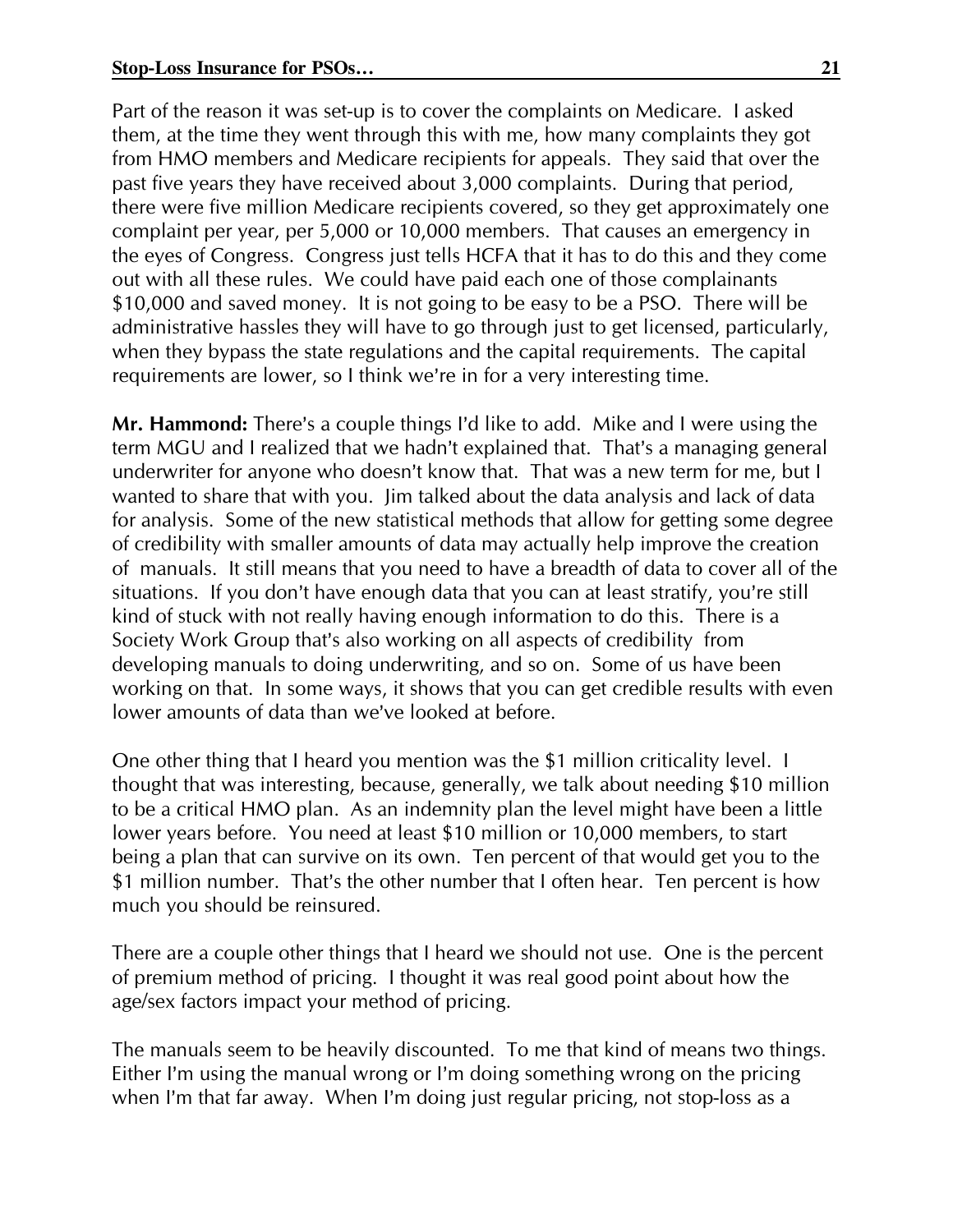pricing plan, I expect to be within a percentage, maybe plus or minus 20% of my manual depending on my plan, depending on what I'm doing. If I'm at 50%, I need to start worrying.

Harry pointed out that the compliance issues related to PSOs or just HMOs, in general, related to PIP. The new rules are going to be a nightmare. It's important to know that somebody is going to be dealing with that. You've got to be real careful with provider stop-loss coverage. Jim pointed out that you have to define what you're covering. The last thing I came away with was-it's the underwriting.

Mike, can you tell us what the difference is between a managing general underwriter and just a carrier or a fronting company?

**Mr. McLean:** We don't take risk, and fortunately, that's the main difference. Most MGUs simply rent the paper from a fronting company. They do all the marketing, the premium administration, and they readjudicate the TPA's claims. The most important thing they do is set the premiums. They underwrite the individual cases. We, as an underwriter, use the distribution forces of other client insurance companies like ING and AIG. Their sales forces go out and sell the product and we do the case underwriting, but, again, we don't take the risk. It's kind of a fox in a henhouse situation where the people setting the rates get paid a percentage of premium and so they just want to sell more cases. It's a dangerous situation if there's not proper controls.

Mr. John Francis Ames: Mike, what's your average or what do you see as an average MGU fee?

Mr. McLean: It depends on whether you do the marketing or not. If people were renting paper, an MGU fee might be around 10% or 12% of the premiums. They would do everything; we don't do the marketing. Doing the underwriting and claims adjudication costs us about 1% of premium. We'll tend to be around 7.5% of premium to do soup to nuts underwriting, actuarial work, help with filings and things like that.

Mr. Ames: Do you find there's pressure right now to reduce those fees or the retention?

Mr. McLean: There's a lot of pressure to put fees at risk for anyone standing in line because of the fox in the henhouse situation. The real pressure that's coming on us is we have always enjoyed seven figure profit sharing checks along the way, and it's just harder to keep those in the seven-figure range because profit margins are declining. I think it's appropriate to put fees at risk. We've had several situations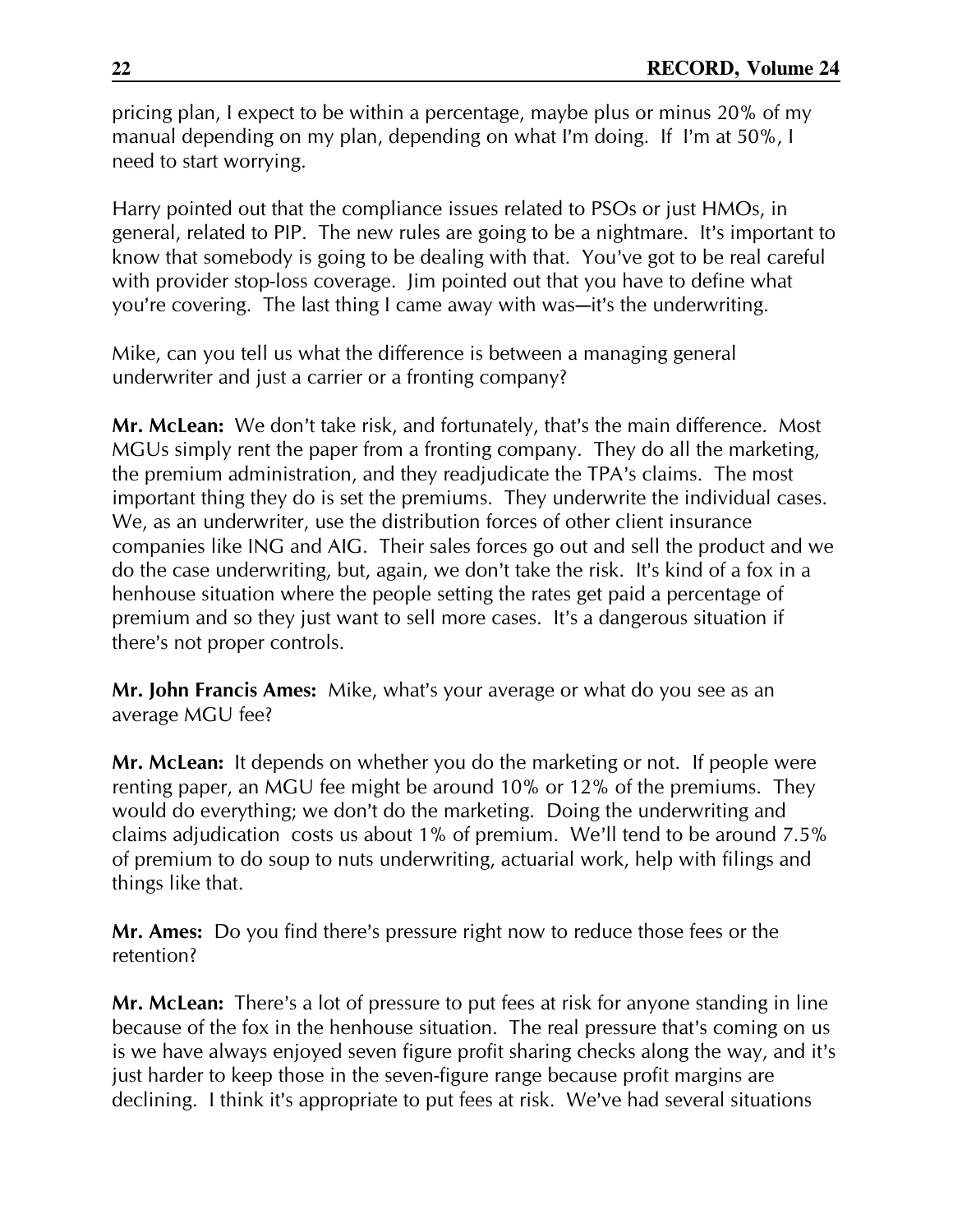where we have put at least half of our fees substantially at risk. We've been fortunate that the times we have put them at risk, nothing has been taken and we've gotten some good profit sharing out of it.

But I think it's a good idea to put fees at risk. Some of the situations with MGUs are becoming a little more desperate. They're willing to say, here's our books, here's everything we make, including all of our salaries. They will completely open up audited statements to show the risk bearers just what they need to survive. Give us this. They're truly willing to put them heavily at risk, but their loss ratios are also running 150%. They're not doing that out of the goodness of their heart; they're doing it because they probably have to in today's environment.

Mr. Sutton, Jr.: I remember working in a reinsurance area as a student. We were looking for loss ratios of 50-60%. We weren't expecting loss ratios of 75%. I hear you saying numbers that are much higher than that. When I'm negotiating with a stop-loss reinsurer, we're really trying to get them about 75%. It sounds like it's much worse than that at this time.

Mr. Murphy: Part of the problem is the expenses. Thirty-five percent of the gross premium dollar is disappearing for expenses. The loss ratios I'm quoting are to net premium, so if somebody's writing at 110% that's 110% of 65%. Many of the direct carriers wouldn't think that a 71% or 72% loss ratio is bad, but the reinsurers are losing money at that level.

Mr. Robert J. Trocki: It seems to me with stop-loss business that the regulators particularly, in the states that are more stringent with their regulations such as New York and Florida, are looking at the stop-loss a lot more closely than they traditionally have. How do you reconcile the difference between manual rates and what people are actually pricing on the street when you're presenting rate filings to regulators?

Mr. Murphy: I don't want to touch that one.

Mr. Hammond: Are we talking about the premium that the HMO is charging a group or are we talking about the stop-loss reinsurer's premium?

**From the Floor:** This would be, in the case of my company, an insurance carrier that provides stop-loss insurance.

Mr. Sutton, Jr: 1 don't know how much you can get away with, but if you're going to file a rating manual or some indication of how you underwrite, then you list a whole bunch of factors that would allow you to raise or lower the rate, including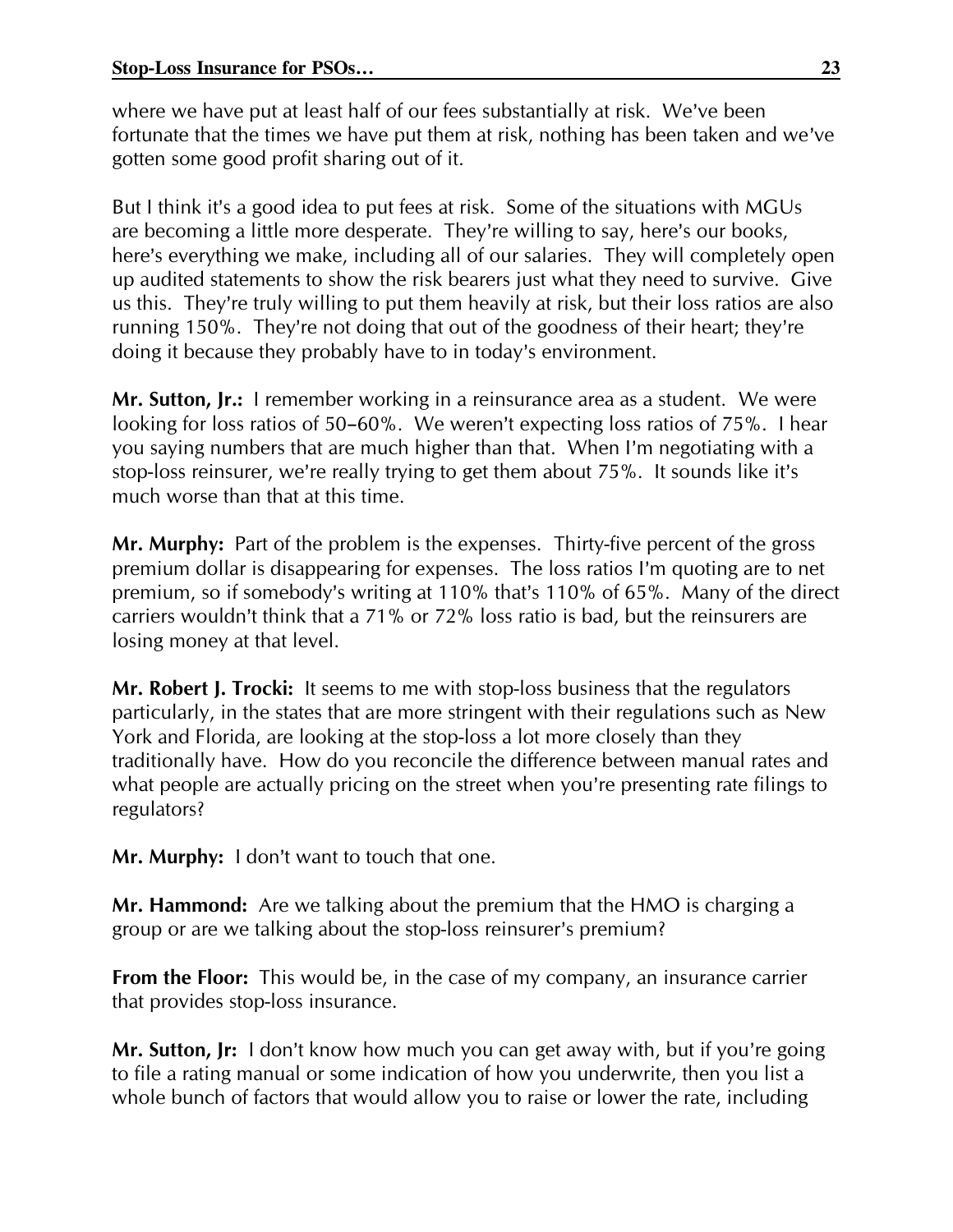actuarial judgment, which is almost undefined. All that leaves you with is the latitude to do whatever you want. But most of them will accept a whole bunch of factors like, how many times has this product changed carriers, did they have lousy experience, and so on. You just have to give yourself an almost unlimited amount of freedom. If you have a rate book and you have to use those rates, then you're in trouble.

Mr. McLean: Right, I will caveat that by saying that about a year ago, New York really started getting strict, and so has Florida regarding the underwriting adjustment factor. If you didn't have a factor in your formula, you weren't allowed to use it. For years you could just have a factor that could be up to 10% different or something. They wanted you to start defining to what and when you apply that factor and for what purpose, so it has gotten stricter more recently.

**From the Floor:** What we've been finding is that they forced us to define some factors. As Mike was pointing out, if you have deviations of up to 70%, and probably more than that off manual, it's hard to quantify enough situations that would justify going off manual by more than 25% or 30%.

Mr. Sutton, Jr.: Lower your manual and increase most of your rates.

Mr. Hammond: The base for your manual may have actually changed while the data underlying it may not have. That may be part of the case for that. Is that what you're seeing, or do you leave your manual kind of where it is?

Mr. McLean: You take the manual down.

Mr. Murphy: Yes, it moves with the market a bit. I was going to say that some of the recent discounting was due to the managed care impact, and in order to reflect that, you had to discount some manuals. I know ours does. It explicitly includes a number of factors, which you can use in varying degrees of sophistication, to reflect the degree of managed care. That's an element that can then be filed with your rate filing to explain. It can take care of much of the discount and make things a little more reasonable. It won't take care of all of it, because you still have that marketplace pressure, but it does help.

Mr. McLean: Yes, I'm not sure what you're pricing, but from a risk perspective we've seen the capitation factors can be as much as 60%.

**From the Floor:** A question for Harry Sutton with respect to his discussion of the provider risk situation. What you presented was a summary of the alarming circumstances with respect to reinsuring the provider risk under Medicare risk